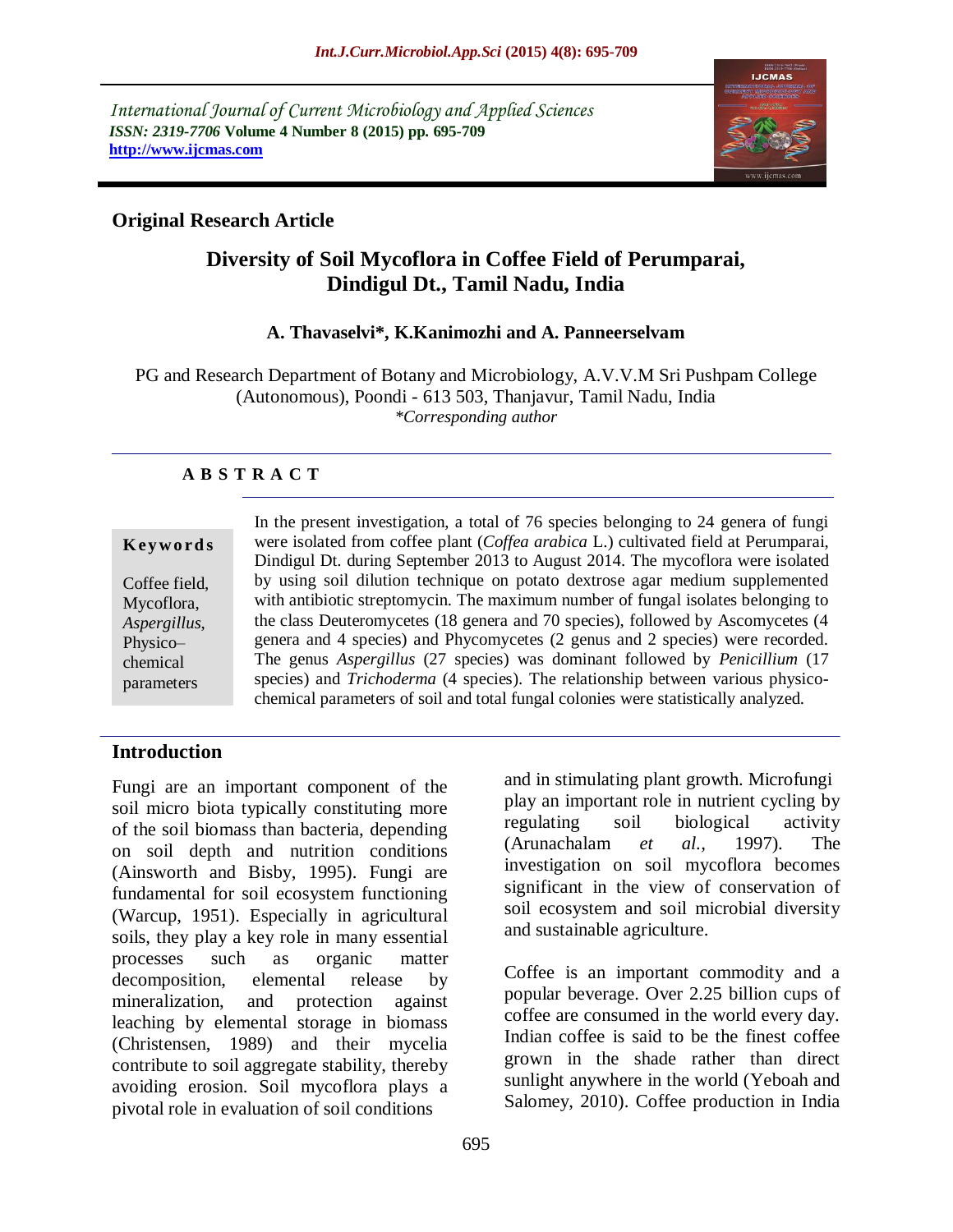is dominated in the hill tracts of [South](http://en.wikipedia.org/wiki/South_India)  [Indian](http://en.wikipedia.org/wiki/South_India) states, with the state of [Karnataka](http://en.wikipedia.org/wiki/Karnataka) accounting 53% followed by [Kerala](http://en.wikipedia.org/wiki/Kerala) 28% and [Tamil Nadu](http://en.wikipedia.org/wiki/Tamil_Nadu) 11% of production of 8,200 [tonnes.](http://en.wikipedia.org/wiki/Tonne)

The coffee areas in Tamil Nadu can be divided into three agroclimatic zones viz., Palani, Shevaroys and Nilgiris. Palani comprises of six liaison zones viz., Perumalmalai, Pannaikadu, Perumparai, Adalur, Sirumalai and Bodinayakanur. Two principle economic species that is extensively cultivated in India. They are Arabica (*Coffea arabica* L.) and Robusta *(Coffea canephora*). Therefore in the present investigation was designed to assess the diversity of soil mycoflora in *Coffea arabica*  L. cultivated field of Perumparai, Dindigul Dt.

#### **Materials and Methods**

#### **Study site and location**

Perumparai is a small Village in Athoor Taluk in Dindigul District of Tamil Nadu State, India. It comes under Manalor Panchayath. It is located between latitude 10°29' N and longitude 77°72' E and elevated 309 m above sea level.

#### **Collection of soil samples**

The soil samples were collected from coffee field of Perumparai, Dindigul Dt. during September 2013 to August 2014 in every month. The soil samples were collected at a depth within 15 cm using a metal spatula into a small sterilized polythene bags and brought to laboratory for further studies (Fig. 1).

#### **Isolation of soil fungi**

The soil fungi were enumerated according to method described by Warcup (1950). Soil

sample weighed 1g was diluted in 10 ml of distilled water. One ml of the diluted sample  $(10^{-2}$  and  $10^{-3})$  was poured and spreaded on the petriplates containing sterilized PDA medium (Potato - 200 gms, dextrose- 20 gms, agar -15 gms, distilled water - 1000 ml, pH -6.5) supplemented with one percent streptomycin sulphate solution for preventing bacterial growth. The inoculated plates were incubated in a dust free cupboard at the room temperature  $(24\pm2^{\circ}\text{C})$ for 3 - 5 days.

### **Identification of soil fungi**

Fungal morphology were studied macroscopically by observing colony features (Colour and Texture) and microscopically by staining with lactophenol cotton blue and observed under Nikon microscope for the conidia, conidiophores and arrangement of spores (Aneja, 2001). Identification and characterization of the mycoflora were made with the help of authentic manuals of fungi (A Manual of Soil fungi - Gillman, 1957; A Manual of Penicillia - Raper and Thom, 1949; The Genus *Aspergillus* - Raper and Fennell, 1965 and Fungi in agricultural Soils - Domsch and Gams, 1972).

### **Presentation of data**

 $%$  contribution =

No. of colonies of fungus in a sample

 $\overline{\mathbf{x}}$  100 Total number all colonies of all the species in a sample

% frequency  $=$ 

Number of samples in which a particular fungus occurred

 $- x 100$ 

Total number of samples examined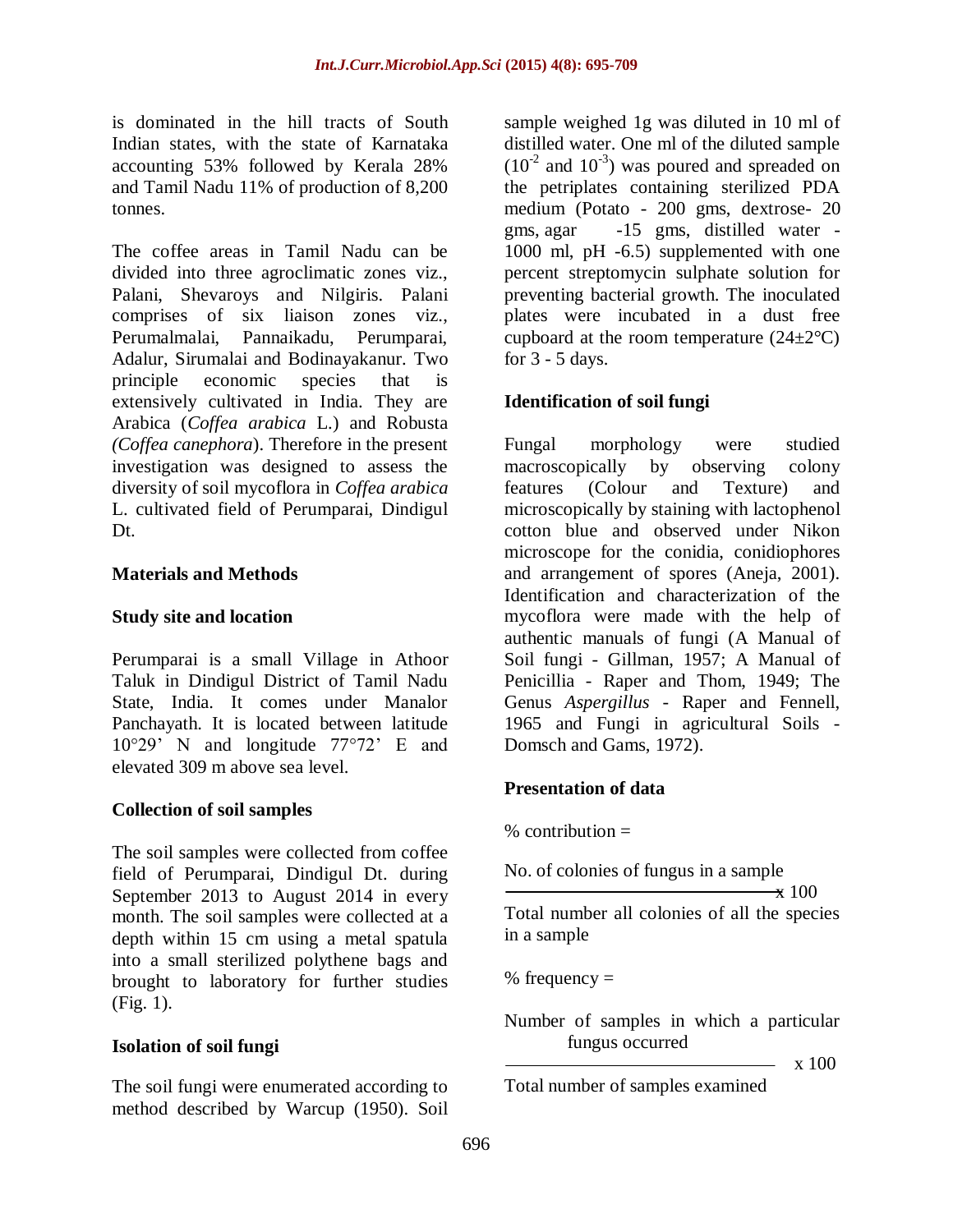Based on the frequency occurrences the fungi were grouped as rare (0–25% frequency), Occasional (26–50% frequency), Frequent (51–75% frequency) and common (76-100% frequency) species.

### **Physico-chemical analysis of soil**

The collected soil samples were characterized for its physico-chemical properties. The physico-chemical parameters were measured by standard methods (APHA, 1989). The physico-chemical parameters of the soil samples were analyzed at Soil Testing Laboratory, Department of Agriculture, Government of Tamil Nadu, Tiruchirapalli- 20.

### **Statistical analysis**

Pearson's correlation analysis was used to assess the relationship between physicochemical parameters and total fungal colonies. The data were computed and analyzed using Statistical Package for Social Sciences (SPSS) software.

#### **Results and Discussion**

In the present investigation, a total of 76 species belonging to 24 genera of fungi were isolated from coffee plant (*Coffea arabica* L.) cultivated field at Perumparai, Dindigul Dt. during September 2013 to August 2014 (Table 1). Posada *et al.* (2013) also reported a total of 849 fungal isolates were obtained (438 from Colombian and 411 from Mexican farms) from eight coffee plantation soils of Colombian and Mexican farms.

Correspondingly, Gaddeyya *et al.* (2012) reported that a total of 15 species belonging to 6 genera of fungi were isolated from agricultural fields at Salur Mandal during March 2011 to November 2011 in three intervals. Similarly Shiny Niharika *et al.* 

(2013) accounted 232 fungal colonies from eight different crop fields such as sunflower, sesame, capsicum, rice, green gram, sugarcane, ground nut and black gram. The abundance of fungal colonies was high in the fields of sugarcane (34 colonies), Sesame (33 colonies) and groundnut (31 colonies).

The maximum number of fungal isolates belonging to the class Deuteromycetes (17 genera and 70 species), followed by Ascomycetes (4 genera and 4 species) and Phycomycetes (2 genus and 2 species) were recorded (Fig. 2). Deuteromycotina were the most prevalent group of isolated fungi. The abundance of this group of fungi on agricultural filed has been reported by Gaddeyya *et al.* (2012), Shiny Niharika *et al.* (2013), Rakesh Sharma and Raju (2013) and Pandey *et al.* (2014).

In the present study, the genus *Aspergillus*  (27 species) was dominant followed by *Penicillium* (17 species) and *Trichoderma* (4 species). Studies carried out by Prince and Prabakaran (2012) and Mahalingam *et al.*  (2012) indicated that species of *Aspergillus Penicillium*, *Trichoderma* and *Fusarium*  were dominantly isolated from soil of sugarcane growing areas in Thanjavur and Dharmapuri Dt. The occurrence of abundance of species in genus *Aspergillus* and *Penicillium* were probably due to their capability of producing a diverse range of antibiotics and mycotoxins which protect them from other soil organisms and may also hinder the growth of other fungal species.

Evidently, Rakesh Sharma and Raju (2013) reported that *Aspergillus, Penicillium* and *Fusarium* were dominant genera in different crop fields at Heggadadevana Kote of Mysore District.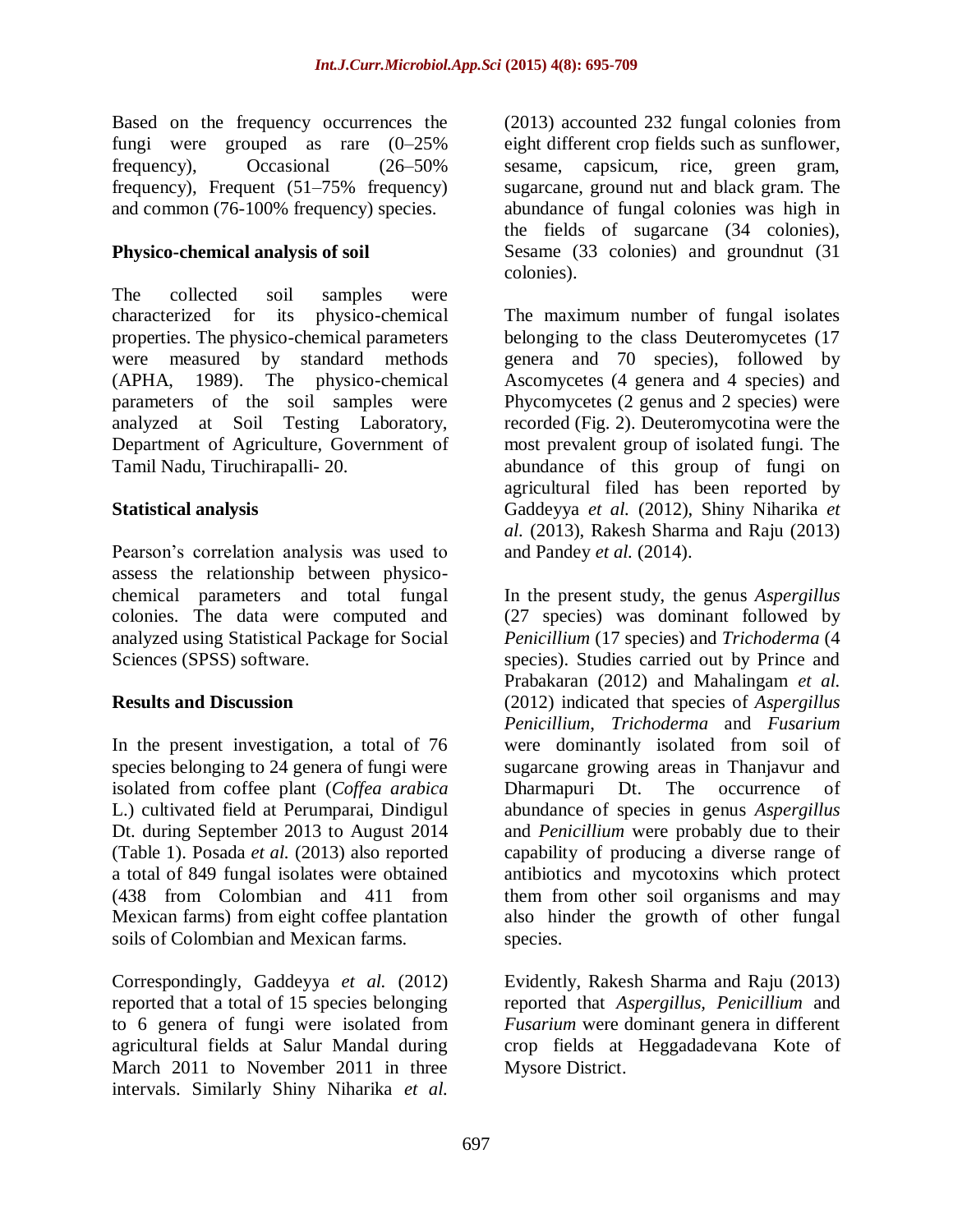| S. No.            | Isolated soil mycoflora        |
|-------------------|--------------------------------|
| 1.                | Absidia repens                 |
| 2.                | Acrophialophora fusispora      |
| 3.                | Aspergillus alliaceus          |
| 4.                | A. avenaceous                  |
| 5.                | A. brevipes                    |
| 6.                | A. cervinus                    |
| 7.                | A. chevalieri                  |
| 8.                | A. clavatoflavus               |
| 9.                | A. duricaulis                  |
| 10.               | A. elegans                     |
| 11.               | A. fumigatus                   |
| 12.               | A. humicola                    |
| 13.               | A. luchuensis                  |
| 14.               | A. luteoniger                  |
| 15.               | A. melleus                     |
| $\overline{16}$ . | A. nidulans                    |
| 17.               | A. niger                       |
| 18.               | <u>A. oryzae var. globosus</u> |
| 19.               | A. phoenicis                   |
| 20.               | A. quadrilineatus              |
| 21.               | A. quercinus                   |
| 22.               | A. restrictus                  |
| 23.               | A. ruber                       |
| 24.               | A. sachari                     |
| 25.               | A. sparsus                     |
| 26.               | A. ustus                       |
| 27.               | A. versicolor                  |
| 28.               | A. viridienutans               |
| 29.               | A. wentii                      |
| 30.               | Cephalosporium sp.             |
| 31.               | Chloridium chlamydosporum      |
| 32.               | Curvularia geniculata          |
| 33.               | C. lunata                      |
| 34.               | C. subulata                    |
| 35.               | Fusarium moniliforme           |
| 36.               | F. neoceras                    |
| 37.               | F. oxysporum                   |
| 38.               | Gliomastix murorum             |

|  |  |  |  |  | Table.1 List of isolated soil mycoflora from coffee field of Perumparai, Dindigul Dt. |
|--|--|--|--|--|---------------------------------------------------------------------------------------|
|--|--|--|--|--|---------------------------------------------------------------------------------------|

| S. No. | <b>Isolated soil mycoflora</b> |
|--------|--------------------------------|
| 39.    | Helminthosporium nodulosum     |
| 40.    | H. oryzae                      |
| 41.    | Helminthosporium sp.           |
| 42.    | Humicola sp.                   |
| 43.    | Melanospora sp.                |
| 44.    | Metarhizium anisopliae         |
| 45.    | Neonectria ramulariae          |
| 46.    | Nigrospora sphaerica           |
| 47.    | Penicillium citrinum           |
| 48.    | P. cyaneum                     |
| 49.    | P. decumbens                   |
| 50.    | P. funiculosum                 |
| 51.    | P. granulatum                  |
| 52.    | P. herquei                     |
| 53.    | P. javanicum                   |
| 54.    | P. lanosum                     |
| 55.    | P. nigricans                   |
| 56.    | $\overline{P}$ . oxalicum      |
| 57.    | P. puberulum                   |
| 58.    | P. purpurogenum                |
| 59.    | P. purpurascens                |
| 60.    | P. restrictum                  |
| 61.    | P. roqueforti                  |
| 62.    | P. rubrum                      |
| 63.    | P. turbatum                    |
| 64.    | Rhizoctonia solani             |
| 65.    | Rhizopus sp.                   |
| 66.    | Torula herbarum                |
| 67.    | Trichocladium sp.              |
| 68.    | Trichoderma hamatum            |
| 69.    | T. harzianum                   |
| 70.    | T. koeningi                    |
| 71.    | T. viride                      |
| 72.    | Trichosphaeria pilosa          |
| 73.    | Truncatella truncate           |
| 74.    | Ulocladium consortiale         |
| 75.    | Verticillium chlamydosporium   |
| 76.    | Verticillium sp.               |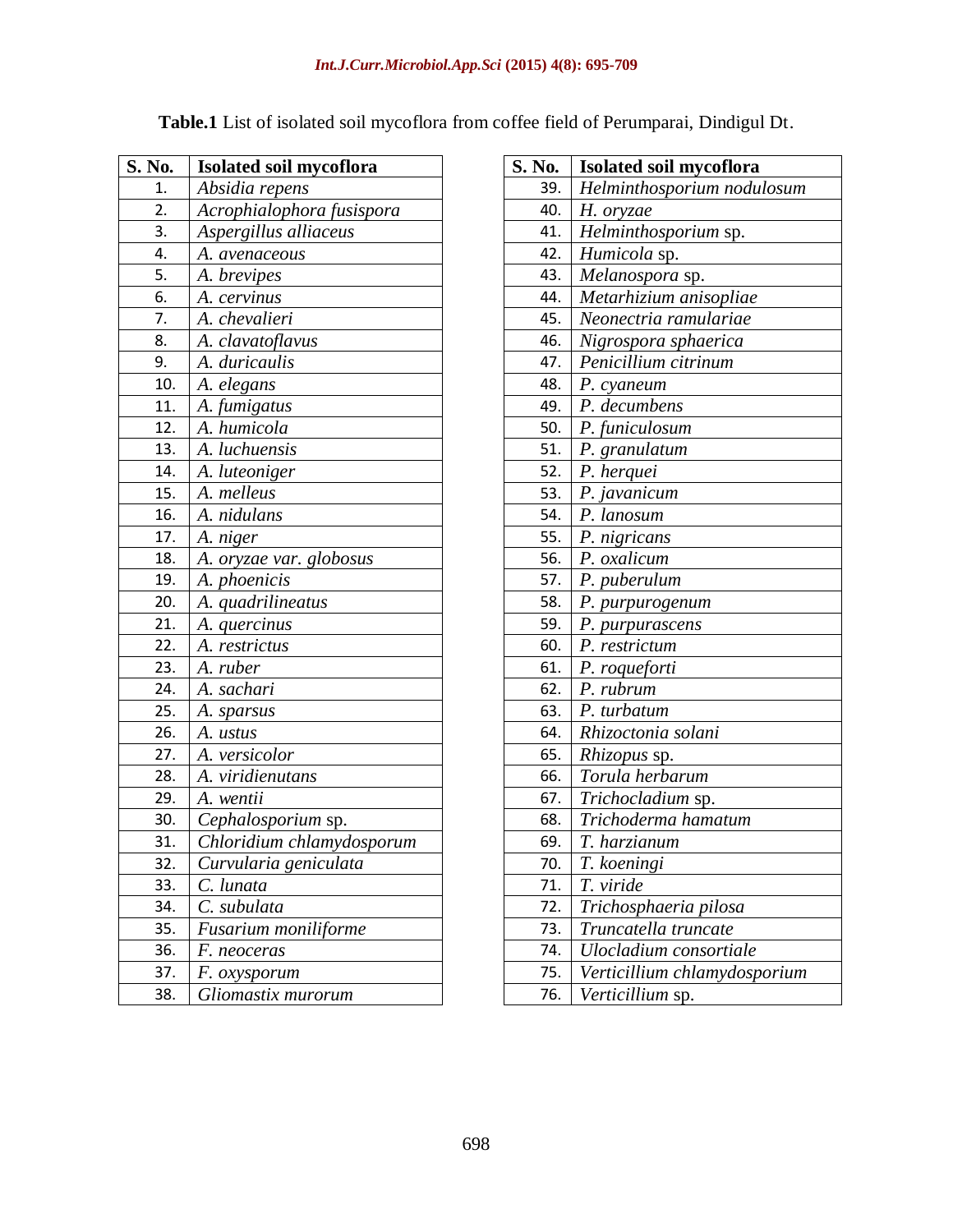|                |                              |                  |                |                |      |                |                         |                |      |                  |       |                | September 2013 - August 2014 |                |       |     |       |                         |                |     |              |                |        |                |               |                       |                                          |
|----------------|------------------------------|------------------|----------------|----------------|------|----------------|-------------------------|----------------|------|------------------|-------|----------------|------------------------------|----------------|-------|-----|-------|-------------------------|----------------|-----|--------------|----------------|--------|----------------|---------------|-----------------------|------------------------------------------|
| S.<br>No.      | Name of the<br>organism      |                  | Sep.           |                | Oct. |                | Nov.                    |                | Dec. |                  | Jan.  |                | Feb.                         |                | March |     | April |                         | May            |     | June         |                | July   |                | <b>August</b> | Total no .of colonies | Contribution<br>$\mathcal{S}_\mathbf{0}$ |
|                |                              | $\sum_{i=1}^{n}$ | $\mathbf{\Xi}$ | TNC            | Ê    | TNC            | $\overline{\mathbf{z}}$ | TNC            | Ê    | $\sum_{i=1}^{n}$ | $\Xi$ | TNC            | $\mathbf{\Xi}$               | TNC            | $\Xi$ | TNC | Ê     | TNC                     | $\mathbf{\Xi}$ | INC | $\mathbf{g}$ | TNC            | Ê      | TNC            | $\mathbf{g}$  |                       |                                          |
| $\mathbf{1}$   | Absidia repens               | $\overline{c}$   | 0.67           | $\overline{1}$ | 0.33 | 2              | 0.67                    |                |      |                  |       | 3              | 1.00                         | $\mathbf{1}$   | 0.33  | 2   | 0.67  |                         |                |     |              | 1              | 0.33   |                | ÷,            | 12                    | 1.21                                     |
| $\overline{2}$ | Acrophialophora<br>fusispora | $\mathfrak{Z}$   | $\overline{1}$ | 2              | 0.67 |                | 0.33                    |                | 0.33 | 2                | 0.67  |                | 0.33                         |                |       |     |       |                         | 0.33           |     |              | 4              | 1.33   | $\overline{2}$ | 0.67          | 17                    | 1.71                                     |
| 3              | Aspergillus<br>alliaceous    |                  |                |                |      | 3              | 1.00                    | 2              | 0.67 |                  |       |                |                              | $\overline{A}$ | 1.33  | 2   | 0.67  |                         |                |     | 0.33         |                | $\sim$ | 2              | 0.67          | 14                    | 1.41                                     |
| $\overline{4}$ | A. avenaceous                | $\overline{2}$   | 0.67           |                |      | 2              | 0.67                    |                | 0.33 | 5                | 1.67  | 3              | 1.00                         | 2              | 0.67  |     | 0.33  |                         |                |     |              |                |        |                |               | 16                    | 1.61                                     |
| 5              | A. brevipes                  |                  | $\sim$         | 3              | 1.00 | $\overline{4}$ | 1.33                    |                |      |                  |       | $\overline{2}$ | 0.67                         |                | 0.33  |     | 0.33  | 2                       | 0.67           |     |              |                |        | 3              | 1.00          | 16                    | 1.61                                     |
| 6              | A. cervinus                  |                  | $\blacksquare$ | 5              | 1.67 |                | 0.33                    |                |      | 3                | 1.00  |                |                              |                |       |     |       |                         | 0.33           | 2   | 0.67         | $\overline{2}$ | 0.67   |                | 0.33          | 15                    | 1.51                                     |
| $\overline{7}$ | A. chevalieri                |                  |                |                |      |                |                         | 2              | 0.67 |                  | 0.33  | $\overline{2}$ | 0.67                         |                |       |     |       | 3                       | 1.00           | 2   | 0.67         |                |        |                | 0.33          | 11                    | 1.11                                     |
| $8\,$          | A. clavatoflavus             | $\overline{c}$   | 0.67           | 3              | 1.00 |                |                         |                |      | $\overline{4}$   | 1.33  |                | 0.33                         |                |       | 2   | 0.67  | $\overline{\mathbf{3}}$ | 1.00           |     |              |                | 0.33   |                |               | 16                    | 1.61                                     |
| 9              | A. duricaulis                | 1                | 0.33           | 2              | 0.67 |                | 0.33                    | 3              | 1.00 | 2                | 0.67  |                |                              |                |       |     |       |                         | 0.33           | 2   | 0.67         | 2              | 0.67   | -1             | 0.33          | 15                    | 1.51                                     |
| $10\,$         | A. elegans                   | 3                | 1.00           | 3              | 1.00 | 2              | 0.67                    |                | 0.33 |                  |       |                |                              |                |       | 2   | 0.67  | 2                       | 0.67           |     | 0.33         |                | 0.33   |                | 0.33          | 16                    | 1.61                                     |
| 11             | A. fumigatus                 | 5                | 1.67           |                |      |                |                         | 2              | 0.67 | 3                | 1.00  | $\overline{c}$ | 0.67                         |                |       |     |       |                         |                |     |              | 2              | 0.67   |                |               | 14                    | 1.41                                     |
| 12             | A. humicola                  | 3                | 1.00           |                |      | 2              | 0.67                    |                |      |                  |       |                |                              |                | 0.33  | 2   | 0.67  | $\overline{\mathbf{3}}$ | 1.00           | 2   | 0.67         |                | 0.33   | 2              | 0.67          | 16                    | 1.61                                     |
| 13             | A. luchuensis                | 3                | 1.00           | -1             | 0.33 |                | 0.33                    | 2              | 0.67 |                  |       |                |                              |                |       | 2   | 0.67  | 2                       | 0.67           | 3   | 1.00         |                |        | $\overline{c}$ | 0.67          | 16                    | 1.61                                     |
| 14             | A. luteoniger                | $\overline{c}$   | 0.67           | $\overline{4}$ | 1.33 |                |                         |                |      |                  |       | 3              | 1.00                         | $\overline{c}$ | 0.67  |     | 0.33  |                         |                |     |              |                |        | 3              | 1.00          | 15                    | 1.51                                     |
| 15             | A. melleus                   |                  |                | 3              | 1.00 | $\overline{2}$ | 0.67                    | $\overline{4}$ | 1.33 |                  |       |                |                              |                |       |     | 0.33  |                         |                |     | 0.33         | $\overline{2}$ | 0.67   |                |               | 13                    | 1.31                                     |

# **Table 2. Total number of colonies, mean density (CFU/g) and percentage contribution of fungi from coffee field of Perumparai, Dindigul Dt.**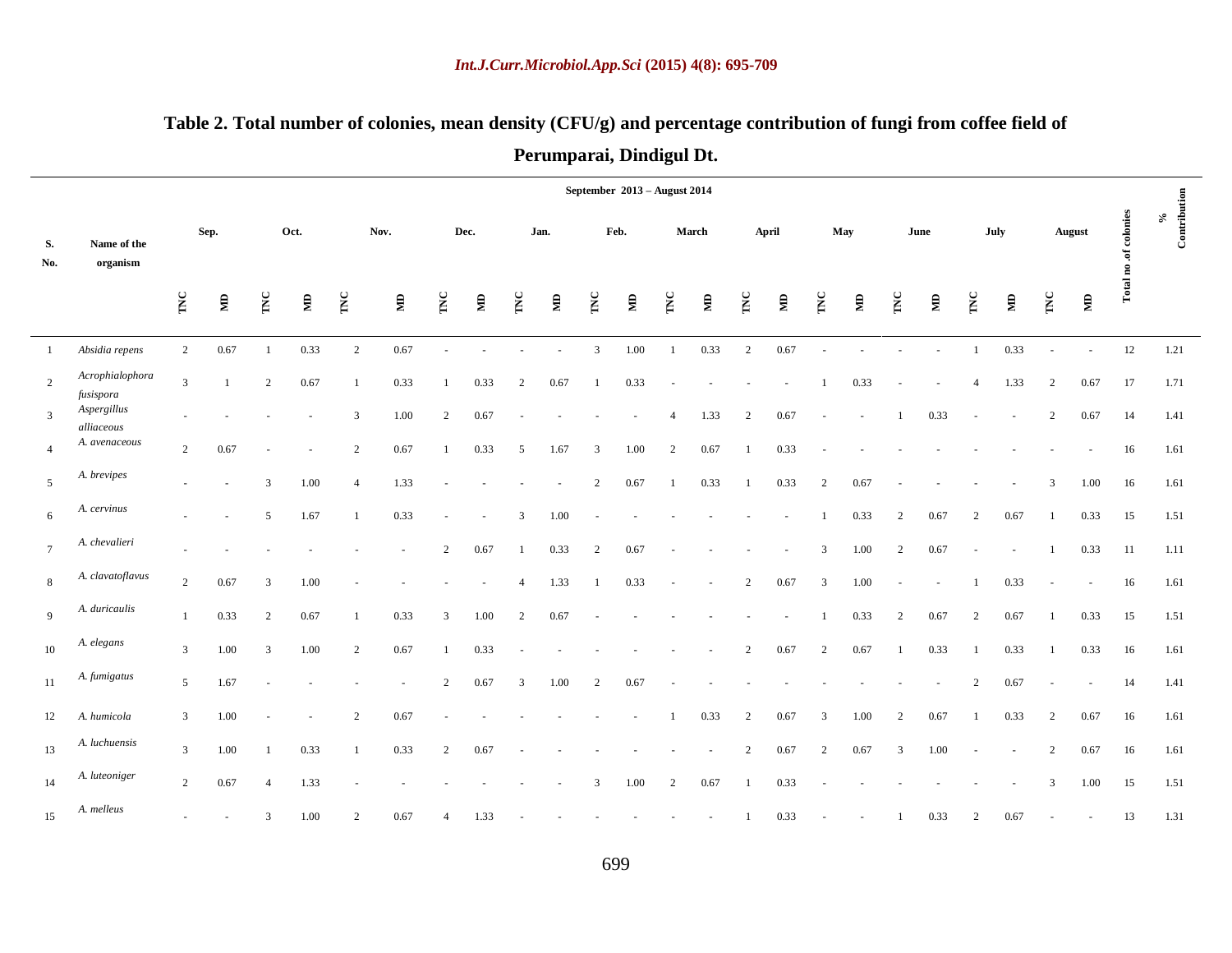| 16 | A. nidulans                                        |                |        |                |      | 3              | 1.00 |                |        |                |      | $\overline{2}$           | 0.67 |                | 0.33 | $\overline{2}$ | 0.67 |                | 0.33 |                |      |                |      |                |                | 9  | 0.91   |
|----|----------------------------------------------------|----------------|--------|----------------|------|----------------|------|----------------|--------|----------------|------|--------------------------|------|----------------|------|----------------|------|----------------|------|----------------|------|----------------|------|----------------|----------------|----|--------|
| 17 | A. niger                                           | 5              | 1.67   | 3              | 1.00 | $\overline{2}$ | 0.67 | 4              | 1.33   | -1             | 0.33 | 2                        | 0.67 | 2              | 0.67 |                |      |                |      |                | 0.33 | 2              | 0.67 | 2              | 0.67           | 24 | 2.41   |
| 18 | A. oryzae var<br>$\mathfrak{g} \mathfrak{l}obosus$ |                |        |                |      |                |      |                | $\sim$ | 3              | 1.00 |                          | 0.33 | $\sim$         |      | $\overline{2}$ | 0.67 | $\overline{c}$ | 0.67 | 2              | 0.67 |                |      |                | $\overline{a}$ | 10 | 1.01   |
| 19 | A. phoenicis                                       |                |        | 3              | 1.00 | $\overline{2}$ | 0.67 | 2              | 0.67   |                | 0.33 |                          |      |                |      |                |      |                | 0.33 | $\overline{2}$ | 0.67 |                | 0.33 | $\overline{c}$ | 0.67           | 14 | 1.41   |
| 20 | A. quadrilineatus                                  | $\overline{2}$ | 0.67   |                |      |                |      |                |        | 2              | 0.67 |                          | 0.33 |                |      |                |      | 3              | 1.00 | 2              | 0.67 |                |      |                | 0.33           | 11 | 1.11   |
| 21 | A. quercinus                                       |                |        |                |      |                |      | 3              | 1.00   | -1             | 0.33 |                          |      |                |      |                |      | $\overline{4}$ | 1.33 | $\overline{2}$ | 0.67 | 2              | 0.67 | 2              | 0.67           | 14 | 1.41   |
| 22 | A. restrictus                                      | $\overline{2}$ | 0.67   | 2              | 0.67 |                |      | 3              | 1.00   |                |      |                          |      | 2              | 0.67 | 3              | 1.00 |                |      |                |      | 2              | 0.67 | $\mathbf{1}$   | 0.33           | 15 | 1.51   |
| 23 | A. ruber                                           |                |        |                |      | $\overline{2}$ | 0.67 | $\overline{2}$ | 0.67   |                |      | 3                        | 1.00 | 2              | 0.67 |                |      |                |      |                |      | $\overline{c}$ | 0.67 |                |                | 11 | 1.11   |
| 24 | A. sachari                                         | 2              | 0.67   |                | 0.33 | $\overline{2}$ | 0.67 |                |        |                |      | $\overline{\mathcal{A}}$ | 1.33 |                |      | 3              | 1.00 | $\overline{2}$ | 0.67 |                |      | 2              | 0.67 |                | 0.33           | 17 | 1.71   |
| 25 | A. sparsus                                         |                |        |                |      | 3              | 1.00 |                |        |                |      |                          |      | 2              | 0.67 | -1             | 0.33 |                | 0.33 |                |      | 2              | 0.67 |                |                | 9  | 0.91   |
| 26 | A. ustus                                           | $\overline{4}$ | 1.33   |                | 0.33 |                | 0.33 | $\overline{2}$ | 0.67   |                |      |                          |      |                |      | $\overline{2}$ | 0.67 | 3              | 1.00 | $\overline{2}$ | 0.67 | 2              | 0.67 | $\overline{c}$ | 0.67           | 19 | 1.91   |
| 27 | A. versicolor                                      | $\overline{3}$ | 1.00   | 2              | 0.67 |                |      | 5              | 1.67   | $\overline{c}$ | 0.67 | $\overline{3}$           | 1.00 |                | 0.33 |                |      |                |      | 3              | 1.00 |                |      |                |                | 19 | 1.91   |
| 28 | A. viridienutans                                   |                |        |                |      | 3              | 1.00 |                |        |                |      | 2                        | 0.67 |                | 0.33 | -1             | 0.33 |                |      |                |      | $\overline{c}$ | 0.67 |                | 0.33           | 10 | $1.01$ |
| 29 | A. wentii                                          |                |        | $\overline{2}$ | 0.67 |                | 0.33 |                |        |                |      | 3                        | 1.00 | 3              | 1.00 |                |      | $\overline{c}$ | 0.67 | $\overline{c}$ | 0.67 | $\overline{c}$ | 0.67 | 2              | 0.67           | 17 | 1.71   |
| 30 | Cephalosporium<br>sp.                              |                |        |                |      |                |      | 2              | 0.67   | 2              | 0.67 |                          | 0.33 |                |      |                |      | $\overline{c}$ | 0.67 | 3              | 1.00 |                |      |                |                | 10 | 1.01   |
| 31 | Chloridium<br>chlamydosporum                       | $\mathbf{1}$   | 0.33   | 2              | 0.67 | 3              | 1.00 |                |        | 3              | 1.00 |                          |      |                |      |                |      |                |      | 2              | 0.67 | 2              | 0.67 | -1             | 0.33           | 14 | 1.41   |
| 32 | Curvularia<br>geniculata                           |                |        |                |      |                |      | 2              | 0.67   | $\overline{c}$ | 0.67 |                          |      |                |      | $\mathbf{1}$   | 0.33 |                |      | 3              | 1.00 | 3              | 1.00 | 2              | 0.67           | 13 | 1.31   |
| 33 | C. lunata                                          | $\overline{2}$ | 0.67   | 2              | 0.67 |                |      |                |        | 2              | 0.67 |                          | 0.33 | 3              | 1.00 | $\overline{4}$ | 1.33 |                |      |                |      | 2              | 0.67 | -1             | 0.33           | 17 | 1.71   |
| 34 | C. subulata                                        |                |        |                |      |                |      | $\overline{c}$ | 0.67   | -1             | 0.33 |                          | 0.33 | - 1            | 0.33 |                |      |                |      |                |      | 3              | 1.00 |                |                | 8  | 0.80   |
| 35 | Fusarium<br>moniliforme                            | $\mathfrak{Z}$ | 1.00   |                |      |                |      |                |        | 2              | 0.67 | 2                        | 0.67 |                | 0.33 | $\blacksquare$ | 0.33 |                |      | $\overline{1}$ | 0.33 | $\sim$         |      | $\mathbf{1}$   | 0.33           | 11 | 1.11   |
| 36 | F. neoceras                                        |                | $\sim$ | 3              | 1.00 | 2              | 0.67 |                |        |                |      |                          |      | $\overline{c}$ | 0.67 | $\overline{2}$ | 0.67 |                |      |                |      |                | 0.33 | -1             | 0.33           | 11 | 1.11   |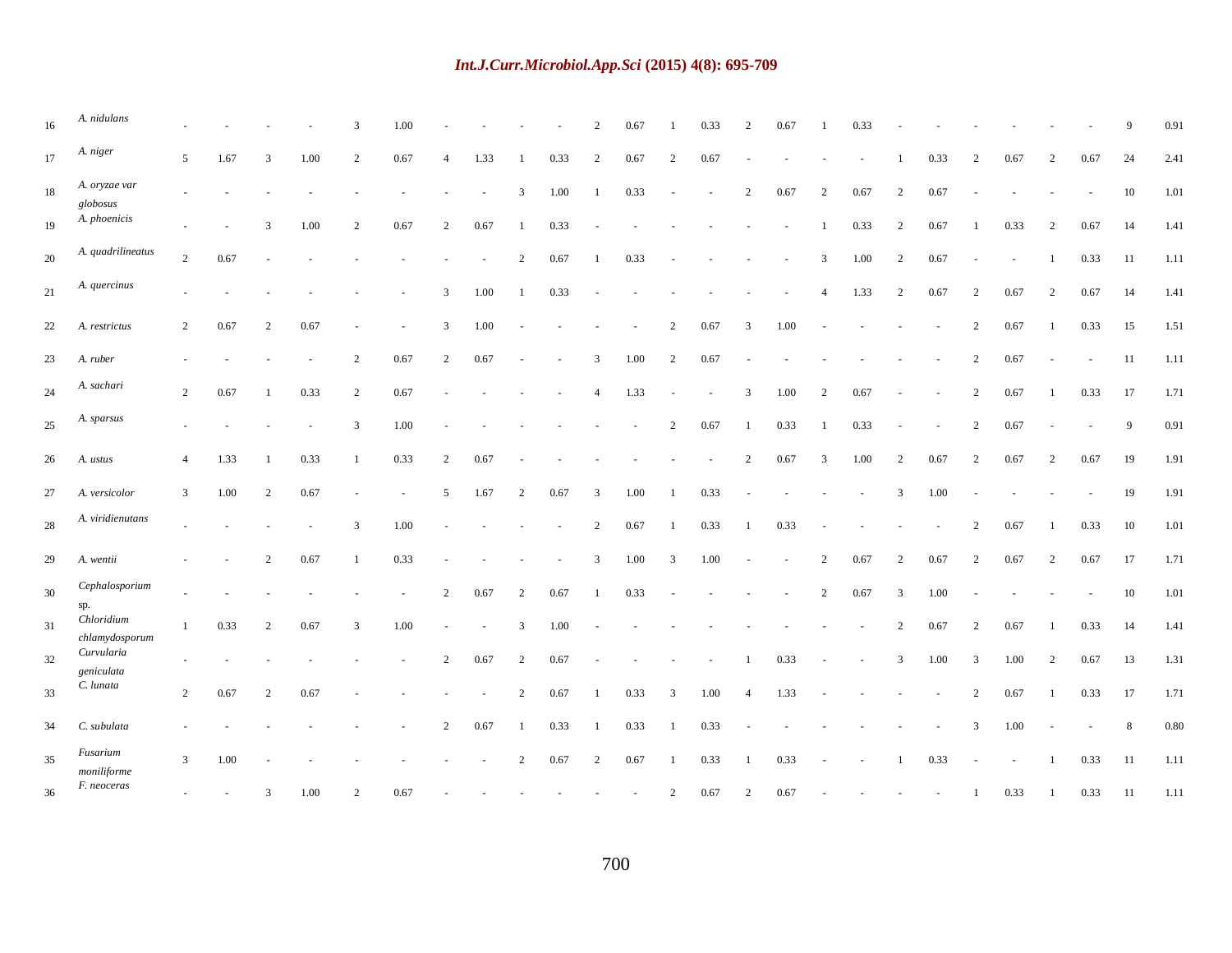| 37 | F. oxysporum                   | $\overline{4}$ | 1.33 |                |      |                |      |                |      |                | 0.33 |                | 0.67 |                |        |                |      | 3              | 1.00   |                |      | $\overline{2}$ | 0.67 | $\overline{2}$ | 0.67 | 14              | 1.41 |
|----|--------------------------------|----------------|------|----------------|------|----------------|------|----------------|------|----------------|------|----------------|------|----------------|--------|----------------|------|----------------|--------|----------------|------|----------------|------|----------------|------|-----------------|------|
| 38 | $Gliomastix$<br>$mu$ rorum     |                |      |                |      |                | 0.33 | -1             | 0.33 | 3              | 1.00 |                |      |                |        |                |      | 2              | 0.67   |                | 0.33 | -1             | 0.33 | $\overline{1}$ | 0.33 | 10              | 1.01 |
| 39 | Helminthosporiu<br>m nodulosum |                |      |                |      |                |      | 1              | 0.33 |                | 0.33 | 2              | 0.67 |                |        | $\overline{c}$ | 0.67 |                | $\sim$ | 2              | 0.67 | 3              | 1.00 |                | 0.33 | 12              | 1.21 |
| 40 | H. oryzae                      | 3              | 1.00 |                | 0.33 |                |      |                |      |                |      |                |      | 2              | 0.67   | $\overline{2}$ | 0.67 | 2              | 0.67   |                | 0.33 |                |      |                |      | 11              | 1.11 |
| 41 | Helminthosporium<br>sp.        |                |      | 2              | 0.67 | $\overline{1}$ | 0.33 | 1              | 0.33 |                | 0.33 |                |      |                |        | 2              | 0.67 |                |        |                |      |                |      | 3              | 1.00 | 10              | 1.01 |
| 42 | Humicola sp.                   | $\overline{c}$ | 0.67 | 2              | 0.67 |                | 0.33 | $\mathbf{1}$   | 0.33 |                |      |                |      | 2              | 0.67   | -1             | 0.33 | $\mathbf{1}$   | 0.33   |                |      |                |      | 3              | 1.00 | 13              | 1.31 |
| 43 | Melanospora sp.                |                |      | $\overline{4}$ | 1.33 | 2              | 0.67 | $\overline{2}$ | 0.67 |                |      |                |      | -1             | 0.33   | -1             | 0.33 | 2              | 0.67   |                |      |                |      | -1             | 0.33 | 13              | 1.31 |
| 44 | Metarhizium<br>anisopliae      | $\overline{4}$ | 1.33 |                |      |                |      |                |      |                |      | $\overline{c}$ | 0.67 |                | $\sim$ | 2              | 0.67 | $\mathbf{1}$   | 0.33   |                | 0.33 |                |      |                |      | 10              | 1.01 |
| 45 | Neonectria<br>ramulariae       | $\overline{3}$ | 1.00 |                | 0.33 | 2              | 0.67 |                |      |                |      |                |      |                | 0.33   |                | 0.33 |                | 0.33   |                | 0.33 |                |      | 2              | 0.67 | 12              | 1.21 |
| 46 | Nigrospora<br>sphaerica        |                |      |                |      |                |      |                | 0.33 |                | 0.33 |                | 0.33 |                |        |                |      |                |        |                | 0.33 | 2              | 0.67 | -1             | 0.33 | $7\phantom{.0}$ | 0.70 |
| 47 | Penicillium<br>citrinum        |                |      | 3              | 1.00 |                |      |                |      |                |      |                | 0.33 |                | 0.33   | $\overline{c}$ | 0.67 | 3              | 1.00   |                |      |                |      |                |      | 10              | 1.01 |
| 48 | P. cyaneum                     | $\mathbf{3}$   | 1.00 | 2              | 0.67 |                | 0.33 |                |      | $\overline{4}$ | 1.33 |                |      |                |        |                |      | 2              | 0.67   | $\overline{2}$ | 0.67 |                |      |                | 0.33 | 15              | 1.51 |
| 49 | P. decumbens                   | $\overline{2}$ | 0.67 | $\overline{4}$ | 1.33 |                |      | 2              | 0.67 | -1             | 0.33 |                | 0.33 | 2              | 0.67   |                | ÷.   | $\overline{3}$ | 1.00   |                |      |                |      | 2              | 0.67 | 17              | 1.71 |
| 50 | P. funiculosum                 |                |      |                |      |                |      | 3              | 1.00 |                |      |                |      | -1             | 0.33   | 2              | 0.67 |                |        | $\overline{2}$ | 0.67 | 2              | 0.67 | 2              | 0.67 | 12              | 1.21 |
| 51 | P. granulatum                  |                |      | 2              | 0.67 | 2              | 0.67 | 1              | 0.33 |                | 0.33 |                | 0.33 |                |        | 3              | 1.00 |                |        | 2              | 0.67 | 3              | 1.00 | $\mathbf{1}$   | 0.33 | 16              | 1.61 |
| 52 | P. herquei                     | -1             | 0.33 |                | 0.33 |                | 0.33 | 2              | 0.67 |                |      | 3              | 1.00 | $\mathbf{1}$   | 0.33   |                | 0.33 |                | 0.33   |                |      |                |      | 2              | 0.67 | 13              | 1.31 |
| 53 | P. javanicum                   |                |      |                |      |                |      | 2              | 0.67 |                |      |                | 0.33 | $\mathbf{1}$   | 0.33   |                |      |                |        | $\overline{4}$ | 1.33 | 2              | 0.67 | $\overline{2}$ | 0.67 | 12              | 1.21 |
| 54 | P. lanosum                     |                |      | 3              | 1.00 | $\overline{2}$ | 0.67 | $\overline{c}$ | 0.67 |                |      |                |      | $\overline{c}$ | 0.67   |                |      |                |        | 3              | 1.00 |                |      |                | 0.33 | 13              | 1.31 |
| 55 | P. nigricans                   | 2              | 0.67 |                |      | $\overline{4}$ | 1.33 | $\mathbf{1}$   | 0.33 |                | 0.33 |                |      |                |        | $\overline{2}$ | 0.67 | 2              | 0.67   |                | 0.33 | -1             | 0.33 |                |      | 14              | 1.41 |
| 56 | P. oxalicum                    |                |      |                |      |                |      | 3              | 1.00 |                |      |                |      |                | 0.33   |                | 0.33 |                | 0.33   |                |      |                |      | 2              | 0.67 | 8               | 0.80 |
| 57 | P. puberulum                   | $\overline{2}$ | 0.67 | 2              | 0.67 |                |      |                |      |                |      |                |      |                |        | $\overline{4}$ | 1.33 |                |        |                |      | 2              | 0.67 |                |      | 10              | 1.01 |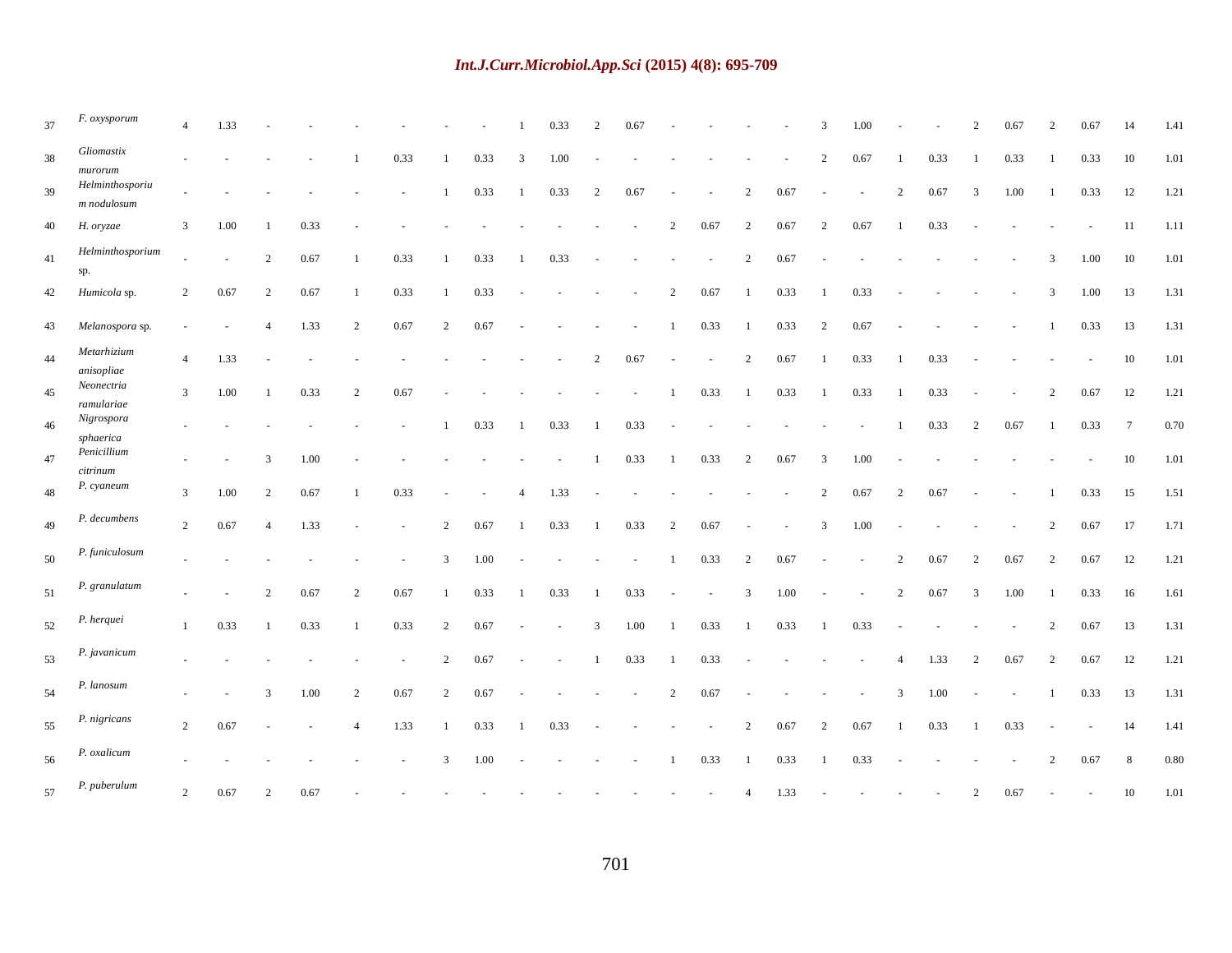| 58 | P. purpurogenum                 |                |                          |                |      |                |      |    |      |                |      | 3  | 1.00 | 2              | 0.67 | 2              | 0.67           |    | 0.33 | $\overline{2}$ | 0.67 | $\overline{4}$ | 1.33 |                |        | 14     | 1.41 |
|----|---------------------------------|----------------|--------------------------|----------------|------|----------------|------|----|------|----------------|------|----|------|----------------|------|----------------|----------------|----|------|----------------|------|----------------|------|----------------|--------|--------|------|
| 59 | P. purpurascens                 |                |                          |                | 1.33 | 2              | 0.67 |    | 0.33 |                | 0.33 |    |      |                |      |                |                |    |      | $\overline{2}$ | 0.67 |                |      |                |        | 10     | 1.01 |
| 60 | P. restrictum                   | -1             | 0.33                     | $\mathbf{1}$   | 0.33 | 5              | 1.67 |    |      |                |      |    |      |                |      |                |                |    | 0.33 | $\mathbf{1}$   | 0.33 | 2              | 0.67 | 2              | 0.67   | 13     | 1.31 |
| 61 | P. roqueforti                   |                | $\overline{\phantom{a}}$ |                |      | $\overline{2}$ | 0.67 |    |      |                | ÷,   | 3  | 1.00 | 2              | 0.67 | -1             | 0.33           |    | 0.33 | 2              | 0.67 | $\overline{2}$ | 0.67 | $\sim$         | $\sim$ | 13     | 1.31 |
| 62 | P. rubrum                       | $\overline{3}$ | 1.00                     |                |      |                |      |    |      | $\overline{2}$ | 0.67 |    |      |                |      | $\overline{4}$ | 1.33           |    |      |                | 0.33 |                |      |                |        | 10     | 1.01 |
| 63 | P. turbatum                     | $\mathbf{1}$   | 0.33                     | 2              | 0.67 |                | 0.33 |    |      |                |      |    |      | $\overline{2}$ | 0.67 |                |                |    |      | $\overline{4}$ | 1.33 |                |      | 2              | 0.67   | 12     | 1.21 |
| 64 | Rhizoctonia<br>solani           |                |                          | $\overline{2}$ | 0.67 | -1             | 0.33 |    |      | $\overline{4}$ | 1.33 | 2  | 0.67 | -1             | 0.33 |                |                |    |      | $\mathbf{1}$   | 0.33 |                |      |                |        | 11     | 1.11 |
| 65 | Rhizopus sp.                    |                |                          |                |      | 3              | 1.00 |    | 0.33 |                | 0.33 |    |      |                |      |                |                | 2  | 0.67 | $\overline{4}$ | 1.33 | $\overline{2}$ | 0.67 |                |        | 13     | 1.31 |
| 66 | Torula herbarum                 | $\mathbf{1}$   | 0.33                     |                | 0.33 |                |      |    |      | 2              | 0.67 | 3  | 1.00 |                |      | $\overline{4}$ | 1.33           |    |      |                |      |                |      | 2              | 0.67   | 13     | 1.31 |
| 67 | Trichocladium sp.               |                |                          |                |      | $\overline{c}$ | 0.67 | 3  | 1.00 |                |      |    |      |                |      |                |                |    |      |                |      | $\overline{c}$ | 0.67 | 3              | 1.00   | 10     | 1.01 |
| 68 | Trichoderma<br>hamatum          | $\mathbf{1}$   | 0.33                     | $\overline{2}$ | 0.67 | -1             | 0.33 | 1  | 0.33 | $\overline{3}$ | 1.00 |    | 0.33 | 2              | 0.67 |                |                |    | 0.33 | 2              | 0.67 | $\overline{c}$ | 0.67 |                |        | 16     | 1.61 |
| 69 | T. harzianum                    | 2              | 0.67                     | 5              | 1.67 | 2              | 0.67 | 3  | 1.00 | 2              | 0.67 |    | 0.33 |                |      |                |                | 2  | 0.67 |                | 0.33 |                | 0.33 |                | 0.33   | $20\,$ | 2.01 |
| 70 | T. koeningi                     |                |                          | 3              | 1.00 |                |      | 2  | 0.67 |                |      |    |      |                | 0.33 | $\overline{2}$ | 0.67           |    |      | $\overline{A}$ | 1.33 |                |      |                |        | 12     | 1.21 |
| 71 | T. viride                       | 2              | 0.67                     |                |      |                |      | 3  | 1.00 |                |      |    | 0.33 | 2              | 0.67 | $\overline{1}$ | 0.33           | 2  | 0.67 | 3              | 1.00 | $\overline{2}$ | 0.67 |                |        | 16     | 1.61 |
| 72 | Trichosphaeria<br>pilosa        | $\mathbf{1}$   | 0.33                     | $\overline{1}$ | 0.33 |                |      |    |      | 2              | 0.67 |    |      |                |      | $\overline{2}$ | 0.67           |    |      |                |      |                |      |                |        | 6      | 0.60 |
| 73 | Truncatella<br>truncata         | $\overline{c}$ | 0.67                     |                |      |                |      | 3  | 1.00 |                |      |    | 0.33 |                | 0.33 |                |                |    |      |                |      |                |      | 3              | 1.00   | 10     | 1.01 |
| 74 | Ulocladium<br>consortiale       | $\mathfrak{Z}$ | 1.00                     |                |      |                |      |    |      |                |      | 2  | 0.67 |                |      |                |                |    | 0.33 | 2              | 0.67 | $\overline{2}$ | 0.67 | $\overline{c}$ | 0.67   | 12     | 1.21 |
| 75 | Verticillium<br>chlamydosporium | $\sim$         | $\sim$                   | 2              | 0.67 |                | 0.33 | -1 | 0.33 |                |      | 2  | 0.67 |                |      | 2              | 0.67           | 2  | 0.67 |                |      |                | 0.33 | $\overline{4}$ | 1.33   | 15     | 1.51 |
| 76 | Verticillium sp.                | 2              | 0.67                     |                |      |                |      |    |      | 3              | 1.00 | -1 | 0.33 |                |      |                | $\overline{a}$ | 2  | 0.67 | 3              | 1.00 |                |      |                |        | 11     | 1.11 |
|    |                                 | 95             | 32                       | 98             | 33   | 82             | 27   | 86 | 29   | 76             | 25   | 77 | 26   | 60             | 20   | 82             | 27             | 78 | 26   | 92             | 31   | 84             | 28   | 84             | 28     | 994    | 100  |

**TNC – Total Number of Colonies; MD – Mean Density**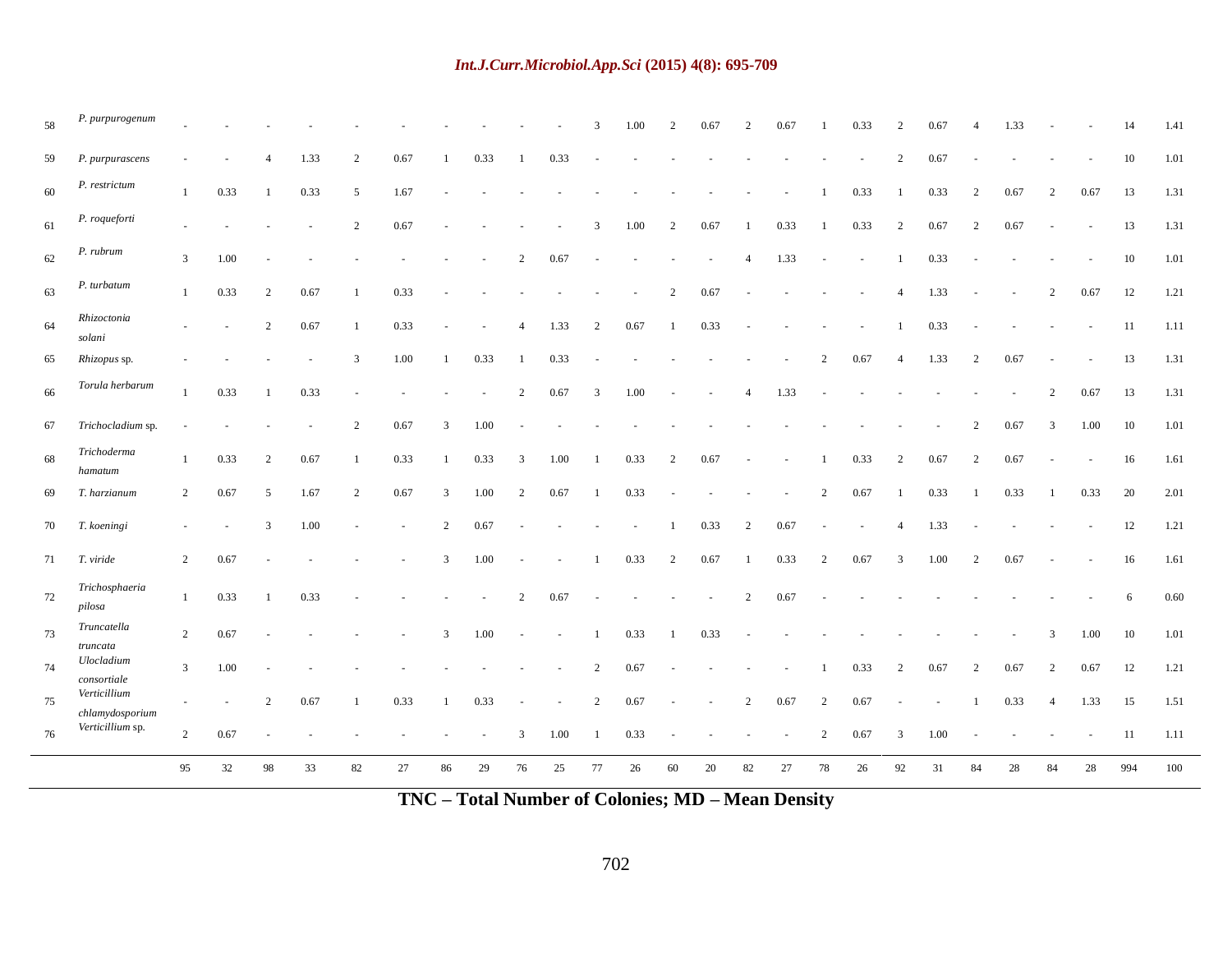| <b>Table.3</b> Percentage frequency and frequency class of different species of fungi recorded at |  |
|---------------------------------------------------------------------------------------------------|--|
| coffee field of Perumparai, Dindigul Dt. $(n=12)$                                                 |  |

| S. No.           | Name of the organisms     | No. of months in | Percentage | <b>Frequen</b> |  |  |
|------------------|---------------------------|------------------|------------|----------------|--|--|
|                  |                           | which the fungus | frequency  | cy class       |  |  |
|                  |                           | occurred         |            |                |  |  |
| $\mathbf{1}$     | Absidia repens            | 7                | 58         | $\mathbf{F}$   |  |  |
| $\overline{2}$   | Acrophialophora fusispora | 9                | 75         | ${\bf F}$      |  |  |
| 3                | Aspergillus alliaceus     | 6                | 50         | $\mathbf O$    |  |  |
| $\overline{4}$   | A. avenaceous             | 7                | 58         | $\mathbf F$    |  |  |
| $\overline{5}$   | A. brevipes               | $\overline{7}$   | 58         | ${\bf F}$      |  |  |
| 6                | A. cervinus               | $\overline{7}$   | 58         | $\mathbf F$    |  |  |
| $\boldsymbol{7}$ | A. chevalieri             | 6                | 50         | $\mathbf O$    |  |  |
| 8                | A. clavatoflavus          | $\overline{7}$   | 58         | $\mathbf F$    |  |  |
| 9                | A. duricaulis             | 9                | 75         | ${\bf F}$      |  |  |
| 10               | A. elegans                | 9                | 75         | ${\bf F}$      |  |  |
| 11               | A. fumigatus              | 5                | 42         | $\mathbf O$    |  |  |
| 12               | A. humicola               | 8                | 67         | ${\bf F}$      |  |  |
| 13               | A. luchuensis             | 8                | 67         | ${\bf F}$      |  |  |
| 14               | A. luteoniger             | 6                | 50         | $\mathbf O$    |  |  |
| 15               | A. melleus                | 6                | 50         | $\overline{O}$ |  |  |
| 16               | A. nidulans               | 5                | 42         | $\mathbf O$    |  |  |
| 17               | A. niger                  | 10               | 83         | $\mathcal{C}$  |  |  |
| 18               | A. oryzae var globosus    | 5                | 42         | $\mathbf O$    |  |  |
| 19               | A. phoenicis              | 8                | 67         | $\mathbf F$    |  |  |
| 20               | A. quadrilineatus         | 6                | 50         | $\mathbf O$    |  |  |
| 21               | A. quercinus              | 6                | 50         | $\overline{O}$ |  |  |
| 22               | A. restrictus             | $\overline{7}$   | 58         | ${\bf F}$      |  |  |
| 23               | A. ruber                  | 5                | 42         | $\mathbf O$    |  |  |
| 24               | A. sachari                | 8                | 67         | $\mathbf F$    |  |  |
| 25               | A. sparsus                | 5                | 42         | $\mathbf O$    |  |  |
| 26               | A. ustus                  | 9                | 75         | $\mathbf F$    |  |  |
| 27               | A. versicolor             | $\overline{7}$   | 58         | $\mathbf F$    |  |  |
| 28               | A. viridienutans          | 6                | 50         | O              |  |  |
| 29               | A. wentii                 | 8                | 67         | $\overline{F}$ |  |  |
| 30               | Cephalosporium sp.        | 5                | 42         | $\mathbf{O}$   |  |  |
| 31               | Chloridium chlamydosporum | $\overline{7}$   | 58         | ${\bf F}$      |  |  |
| 32               | Curvularia geniculata     | 6                | 50         | $\mathbf{O}$   |  |  |
| 33               | C. lunata                 | 8                | 67         | ${\bf F}$      |  |  |
| 34               | C. subulata               | 5                | 42         | O              |  |  |
| 35               | Fusarium moniliforme      | $\overline{7}$   | 58         | ${\bf F}$      |  |  |
| 36               | F. neoceras               | 6                | 50         | $\mathbf{O}$   |  |  |
| 37               | F. oxysporum              | 6                | 50         | $\mathbf{O}$   |  |  |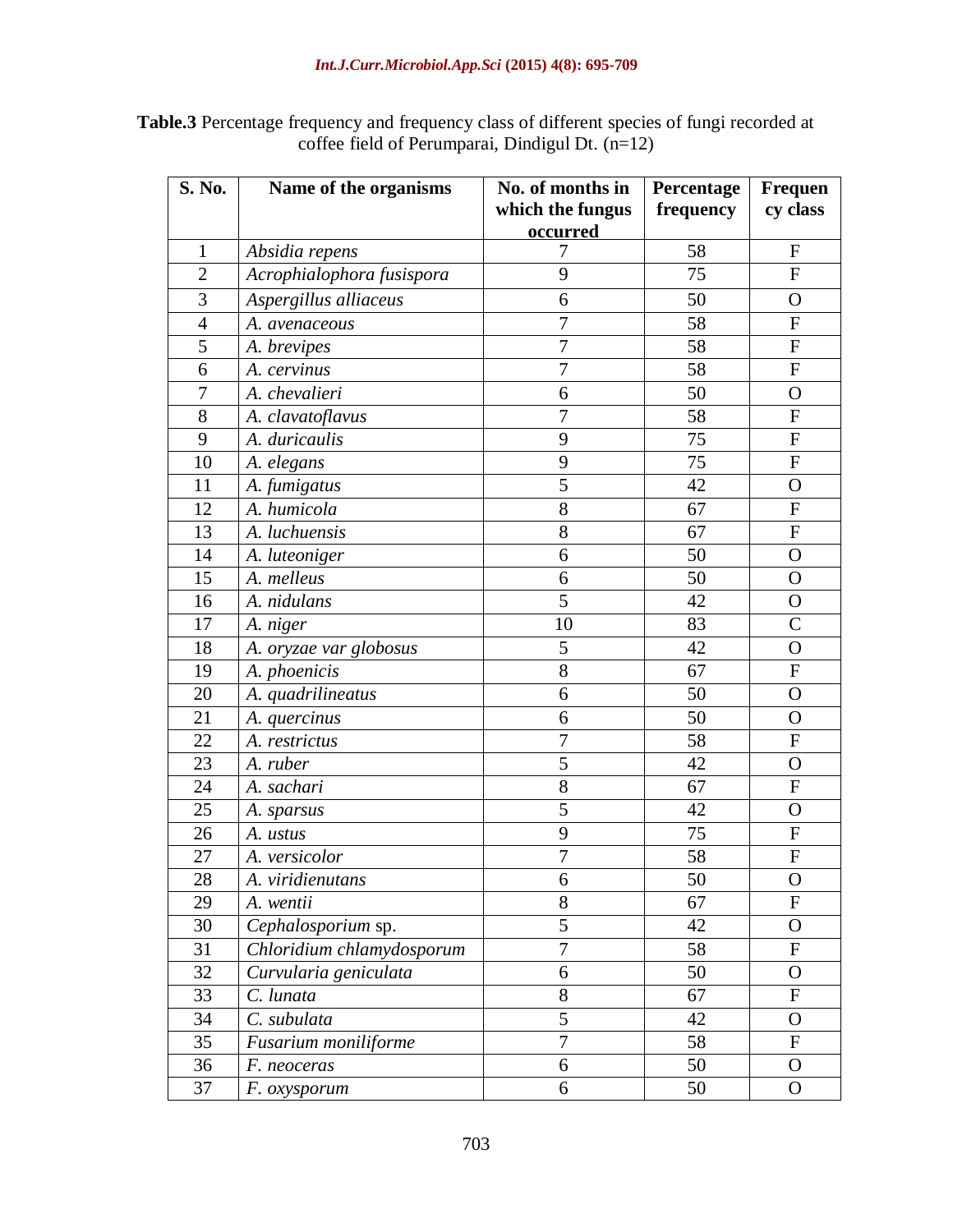| 38 | Gliomastix murorum           | 7                | 58 | F                         |
|----|------------------------------|------------------|----|---------------------------|
| 39 | Helminthosporium nodulosum   | $\overline{7}$   | 58 | $\mathbf{F}$              |
| 40 | H. oryzae                    | 6                | 50 | $\mathbf O$               |
| 41 | Helminthosporium sp.         | 6                | 50 | $\mathbf O$               |
| 42 | Humicola sp.                 | 8                | 67 | $\mathbf F$               |
| 43 | Melanospora sp.              | $\boldsymbol{7}$ | 58 | $\mathbf F$               |
| 44 | Metarhizium anisopliae       | 5                | 42 | $\Omega$                  |
| 45 | Neonectria ramulariae        | 8                | 67 | F                         |
| 46 | Nigrospora sphaerica         | 6                | 50 | $\mathbf O$               |
| 47 | Penicillium citrinum         | 5                | 42 | $\overline{O}$            |
| 48 | P. cyaneum                   | $\overline{7}$   | 58 | $\mathbf F$               |
| 49 | P. decumbens                 | 8                | 67 | $\overline{F}$            |
| 50 | P. funiculosum               | 6                | 50 | $\overline{O}$            |
| 51 | P. granulatum                | 9                | 75 | $\mathbf F$               |
| 52 | P. herquei                   | 9                | 75 | $\mathbf F$               |
| 53 | P. javanicum                 | 6                | 50 | $\mathbf O$               |
| 54 | P. lanosum                   | 6                | 50 | $\mathbf O$               |
| 55 | P. nigricans                 | 8                | 67 | $\mathbf F$               |
| 56 | P. oxalicum                  | 5                | 42 | $\overline{O}$            |
| 57 | P. puberulum                 | $\overline{4}$   | 33 | $\overline{O}$            |
| 58 | P. purpurogenum              | 6                | 50 | $\overline{O}$            |
| 59 | P. purpurascens              | 5                | 42 | $\overline{O}$            |
| 60 | P. restrictum                | $\boldsymbol{7}$ | 58 | $\boldsymbol{\mathrm{F}}$ |
| 61 | P. roqueforti                | $\tau$           | 58 | ${\bf F}$                 |
| 62 | P. rubrum                    | $\overline{4}$   | 33 | O                         |
| 63 | P. turbatum                  | 6                | 50 | $\mathbf O$               |
| 64 | Rhizoctonia solani           | 6                | 50 | $\overline{O}$            |
| 65 | Rhizopus sp.                 | 6                | 50 | $\mathbf O$               |
| 66 | Torula herbarum              | 6                | 50 | $\mathbf{O}$              |
| 67 | Trichocladium sp.            | 4                | 33 | $\overline{O}$            |
| 68 | Trichoderma hamatum          | 10               | 83 | $\mathcal{C}$             |
| 69 | T. harzianum                 | 10               | 83 | $\mathcal{C}$             |
| 70 | T. koeningi                  | 5                | 42 | $\mathbf O$               |
| 71 | T. viride                    | 8                | 67 | ${\bf F}$                 |
| 72 | Trichosphaeria pilosa        | $\overline{4}$   | 33 | $\mathbf{O}$              |
| 73 | Truncatella truncata         | 5                | 42 | $\mathbf{O}$              |
| 74 | Ulocladium consortiale       | 6                | 50 | $\mathbf{O}$              |
| 75 | Verticillium chlamydosporium | 8                | 67 | $\mathbf F$               |
| 76 | Verticillium sp.             | 5                | 42 | $\mathbf{O}$<br>1000'     |

R – Rare (0-25%); O – Occasional (26-50%); F – Frequent (51-75%); C – Common (76-100%)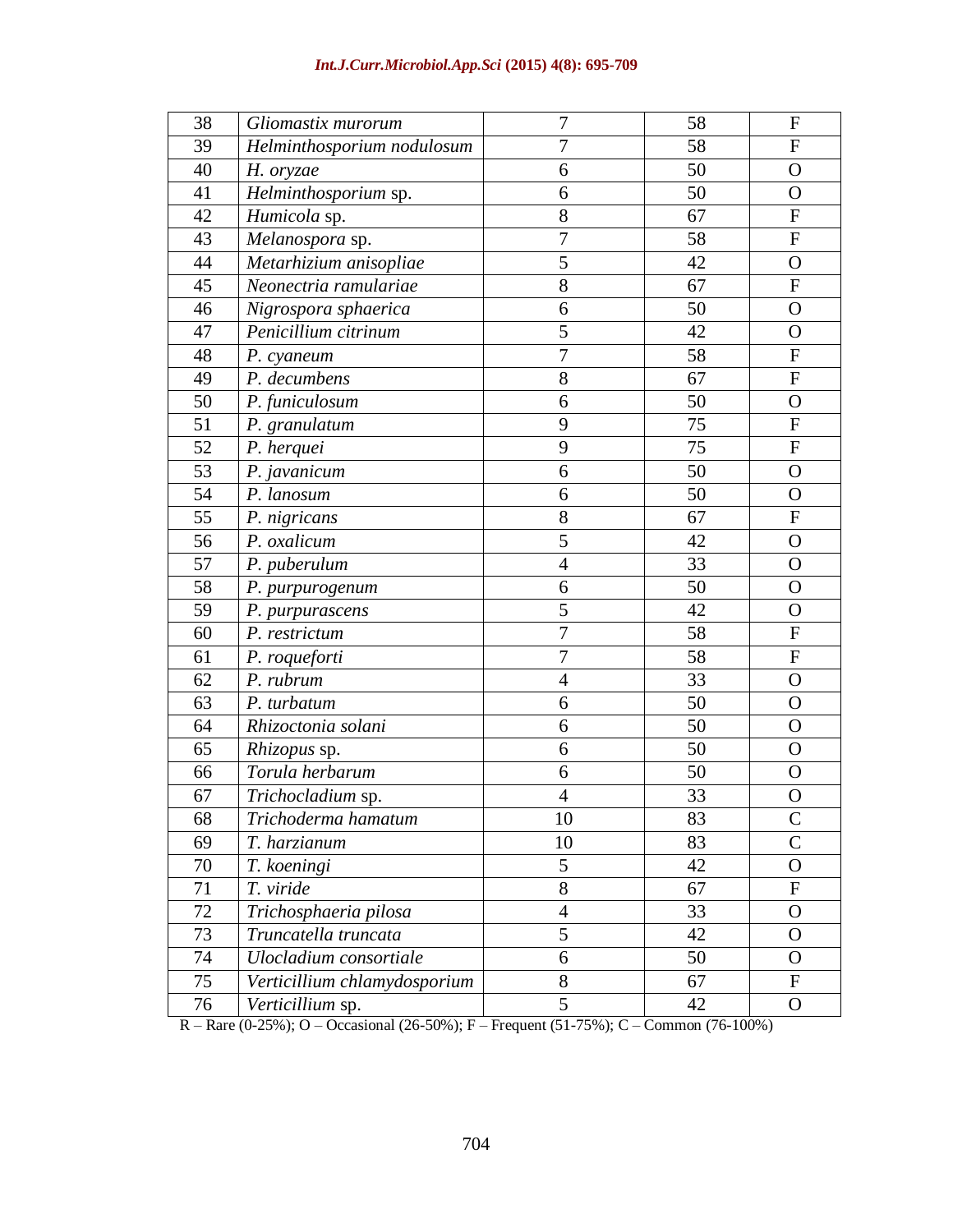| Table.4 Physico – chemical characteristics of the soil samples collected from coffee field of Perumparai, Dindigul Dt. |  |
|------------------------------------------------------------------------------------------------------------------------|--|
|                                                                                                                        |  |

| $\overline{\mathbf{S}}$ .                            | Name of the                                                   | September 2013 to August 2014 |                 |                 |                 |                |          |              |              |            |         |         |               |  |  |
|------------------------------------------------------|---------------------------------------------------------------|-------------------------------|-----------------|-----------------|-----------------|----------------|----------|--------------|--------------|------------|---------|---------|---------------|--|--|
| No.                                                  | parameter                                                     | September                     | <b>October</b>  | <b>November</b> | <b>December</b> | <b>January</b> | February | <b>March</b> | <b>April</b> | <b>May</b> | June    | July    | <b>August</b> |  |  |
| $\mathbf{1}$                                         | pH                                                            | 7.12                          | 6.96            | 6.85            | 7.22            | 6.82           | 6.96     | 7.08         | 7.16         | 6.82       | 6.75    | 6.82    | 6.59          |  |  |
| $\overline{2}$                                       | $EC$ (dsm <sup>-1</sup> )                                     | 0.29                          | 0.32            | 0.27            | 0.19            | 0.33           | 0.28     | 0.24         | 0.26         | 0.21       | 0.25    | 0.20    | 0.22          |  |  |
| $\overline{3}$                                       | Colour                                                        | <b>Blackish</b>               | <b>Blackish</b> | Blackish        | Blackish        | Blackish       | Blackish | Blackish     | Blackish     | Reddish    | Reddish | Reddish | Reddish       |  |  |
| $\overline{4}$                                       | Texture                                                       | Sandy                         | Sandy           | Sandy Clay      | Sandy Clay      | Sandy          | Sandy    | Sandy        | Sandy        | Sandy      | Sandy   | Sandy   | Sandy         |  |  |
| 5                                                    | <b>Lime Status</b>                                            | Nil                           | Nil             | Nil             | Nil             | Nil            | Nil      | <b>Nil</b>   | Nil          | Nil        | Nil     | Nil     | <b>Nil</b>    |  |  |
| 6                                                    | Organic carbon                                                | 1.45                          | 1.24            | 1.09            | 1.28            | 1.22           | 1.36     | 1.40         | 1.28         | 0.56       | 0.61    | 0.49    | 0.52          |  |  |
| <b>Available Macronutrients</b>                      |                                                               |                               |                 |                 |                 |                |          |              |              |            |         |         |               |  |  |
| $\tau$                                               | Nitrogen (%)                                                  | 1.245                         | 1.116           | 1.016           | 1.216           | 1.056          | 1.210    | 1.356        | 1.221        | 0.967      | 1.026   | 0.819   | 0.924         |  |  |
| 8                                                    | Phosphorus (%)                                                | 0.248                         | 0.219           | 0.241           | 0.226           | 0.319          | 0.416    | 0.229        | 0.320        | 0.125      | 0.198   | 0.154   | 0.196         |  |  |
| 9                                                    | Potassium (%)                                                 | 0.628                         | 0.598           | 0.623           | 0.678           | 0.729          | 0.825    | 0.745        | 0.719        | 0.712      | 0.825   | 0.756   | 0.658         |  |  |
|                                                      | <b>Available Micronutrients</b>                               |                               |                 |                 |                 |                |          |              |              |            |         |         |               |  |  |
| 10                                                   | Zinc (ppm)                                                    | 1.26                          | 1.36            | 1.28            | 1.45            | 1.22           | 1.35     | 1.20         | 1.45         | 0.89       | 0.92    | 1.06    | 1.04          |  |  |
| 11                                                   | Copper (ppm)                                                  | 0.89                          | 0.95            | 0.82            | 1.06            | 0.79           | 1.06     | 1.09         | 1.12         | 0.62       | 0.58    | 0.64    | 0.49          |  |  |
| 12                                                   | Iron (ppm)                                                    | 8.39                          | 8.65            | 8.94            | 9.23            | 7.39           | 7.48     | 8.21         | 8.09         | 4.59       | 4.68    | 4.12    | 4.30          |  |  |
| $\overline{13}$                                      | Manganese (ppm)                                               | 2.69                          | 2.54            | 2.48            | 2.35            | 2.19           | 2.54     | 2.62         | 3.22         | 1.96       | 1.58    | 1.48    | 1.27          |  |  |
|                                                      | <b>Soil Fractions</b>                                         |                               |                 |                 |                 |                |          |              |              |            |         |         |               |  |  |
| 14                                                   | Fine sand $(\% )$                                             | 42.36                         | 40.26           | 41.26           | 41.58           | 43.26          | 41.22    | 42.65        | 42.09        | 33.25      | 35.49   | 32.15   | 32.68         |  |  |
| 15                                                   | Coarse sand (%)                                               | 29.65                         | 24.56           | 23.68           | 25.68           | 28.64          | 21.54    | 25.36        | 21.59        | 12.69      | 14.35   | 13.60   | 14.26         |  |  |
| 16                                                   | Silt $(\%)$                                                   | 16.25                         | 11.69           | 12.65           | 11.54           | 14.52          | 12.62    | 12.08        | 11.67        | 18.36      | 17.26   | 18.26   | 14.69         |  |  |
| 17                                                   | Clay $(\% )$                                                  | 11.74                         | 23.49           | 22.41           | 21.20           | 13.58          | 24.62    | 19.91        | 24.65        | 35.70      | 32.90   | 35.99   | 38.37         |  |  |
| 18                                                   | <b>Cation Exchange</b><br>Capacity (C.Mole<br>proton $^+/kg)$ | 31.8                          | 32.6            | 33.4            | 30.8            | 32.7           | 31.5     | 29.7         | 34.5         | 32.19      | 33.25   | 34.16   | 36.25         |  |  |
| Exchangeable Bases (C. Mole Proton <sup>+</sup> /kg) |                                                               |                               |                 |                 |                 |                |          |              |              |            |         |         |               |  |  |
| 19                                                   | Calcium                                                       | 16.8                          | 17.1            | 17.6            | 16.9            | 15.3           | 14.8     | 16.2         | 16.2         | 15.69      | 16.25   | 17.29   | 18.62         |  |  |
| 20                                                   | Magnesium                                                     | 15.7                          | 16.2            | 16.4            | 13.6            | 13.2           | 14.2     | 12.6         | 13.8         | 12.68      | 13.65   | 12.68   | 13.25         |  |  |
| 21                                                   | Sodium                                                        | 1.09                          | 1.29            | 1.20            | 1.05            | 1.12           | 1.09     | 1.08         | 1.16         | 3.96       | 4.25    | 4.68    | 4.71          |  |  |
| 22                                                   | Potassium                                                     | 0.19                          | 0.21            | 0.22            | 0.17            | 0.22           | 0.18     | 0.19         | 0.21         | 0.09       | 0.16    | 0.14    | 0.19          |  |  |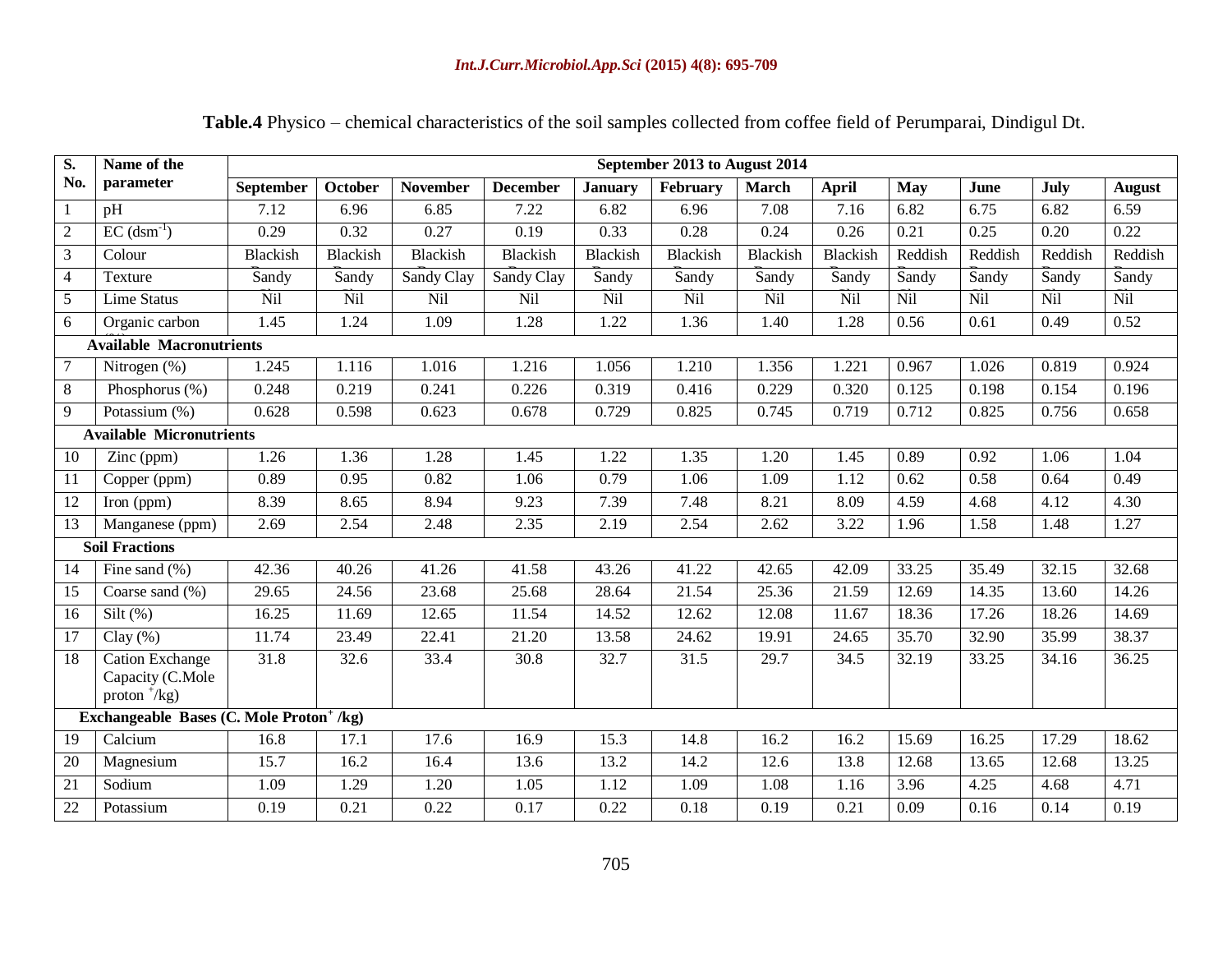| Table.5 Correlation coefficient (r) values for various physico-chemical parameters and total fungal colonies of coffee field of |
|---------------------------------------------------------------------------------------------------------------------------------|
| Perumparai, Dindigul Dt.                                                                                                        |

|                        | PH                   | EC                   | OC          | AN              | AP                    | <b>APO</b> | AZ                    | AC                   | AI         | AM                    | СE       | Ca                   | Mg          | Na    | K        | <b>TNC</b> |
|------------------------|----------------------|----------------------|-------------|-----------------|-----------------------|------------|-----------------------|----------------------|------------|-----------------------|----------|----------------------|-------------|-------|----------|------------|
| PH                     |                      |                      |             |                 |                       |            |                       |                      |            |                       |          |                      |             |       |          |            |
| EC                     | $0.649$ <sup>*</sup> |                      |             |                 |                       |            |                       |                      |            |                       |          |                      |             |       |          |            |
| OC                     | 0.557                | $0.906$ **           |             |                 |                       |            |                       |                      |            |                       |          |                      |             |       |          |            |
| AN                     | $0.778***$           | $0.888^{**}$         | $0.869**$   |                 |                       |            |                       |                      |            |                       |          |                      |             |       |          |            |
| AP                     | $-0.187$             | $-0.420$             | $-0.476$    | $-0.357$        |                       |            |                       |                      |            |                       |          |                      |             |       |          |            |
| <b>APO</b>             | 0.341                | $0.753***$           | 0.523       | 0.602           | $-0.311$              |            |                       |                      |            |                       |          |                      |             |       |          |            |
| $\mathbf{A}\mathbf{Z}$ | 0.256                | $0.758***$           | 0.549       | 0.502           | $-0.041$              | $0.865***$ |                       |                      |            |                       |          |                      |             |       |          |            |
| AC                     | 0.446                | $0.855***$           | 0.634       | 0.597           | $-0.424$              | $0.874***$ | $0.844***$            |                      |            |                       |          |                      |             |       |          |            |
| AI                     | 0.442                | $0.787**$            | $0.589^{*}$ | $0.580^{\circ}$ | $-0.214$              | $0.785***$ | $0.894***$            | $0.843***$           |            |                       |          |                      |             |       |          |            |
| AM                     | $-0.073$             | $-0.514$             | $-0.408$    | $-0.204$        | $-0.137$              | $-0.268$   | $-0.603$ <sup>*</sup> | $-0.533$             | $-0.452$   |                       |          |                      |             |       |          |            |
| <b>CE</b>              | $-0.323$             | $-0.193$             | $-0.039$    | $-0.155$        | $-0.623$              | $-0.084$   | $-0.387$              | $-0.132$             | $-0.379$   | 0.543                 |          |                      |             |       |          |            |
| Ca                     | 0.571                | 0.623                | $0.607*$    | 0.697           | $-0.618$ <sup>*</sup> | 0.460      | 0.235                 | $0.586^{*}$          | 0.427      | 0.007                 | 0.250    |                      |             |       |          |            |
| Mg                     | $-0.555$             | $-0.862$ **          | $-0.596$    | $-0.631$        | 0.259                 | $-0.850**$ | $-0.878**$            | $-0.960^*$           | $-0.887**$ | $0.580^{*}$           | 0.359    | $-0.477$             |             |       |          |            |
| Na                     | $0.669$ <sup>*</sup> | 0.585                | 0.394       | 0.556           | $-0.351$              | 0.656      | 0.431                 | $0.649$ <sup>*</sup> | 0.476      | 0.097                 | 0.157    | 0.536                | $-0.637$    |       |          |            |
| K                      | 0.188                | 0.182                | 0.375       | 0.436           | $-0.403$              | 0.059      | $-0.241$              | $-0.013$             | $-0.118$   | 0.353                 | 0.375    | $0.585$ <sup>*</sup> | 0.147       | 0.049 |          |            |
| <b>TNC</b>             | 0.040                | $0.692$ <sup>*</sup> | 0.536       | 0.399           | $-0.136$              | $0.750**$  | $0.888***$            | $0.764***$           | $0.819**$  | $-0.624$ <sup>*</sup> | $-0.278$ | 0.187                | $-0.748$ ** | 0.196 | $-0.045$ |            |

TFC - Total Fungal Colony, EC - Electrical Conductivity, OC - Organic carbon, AN - Available Nitrogen, AP - Available Phosphorus, APO - Available Potassium, AZ - Available Zinc, AC - Available Copper, AI - Available Iron, AM – Available Manganese, CE - Cation Exchange Capacity, Ca – Calcium, Mg – Magnesium, Na – Sodium, K -Potassium

\*\* Correlation is significant at the 0.01 level. \* Correlation is significant at the 0.05 level.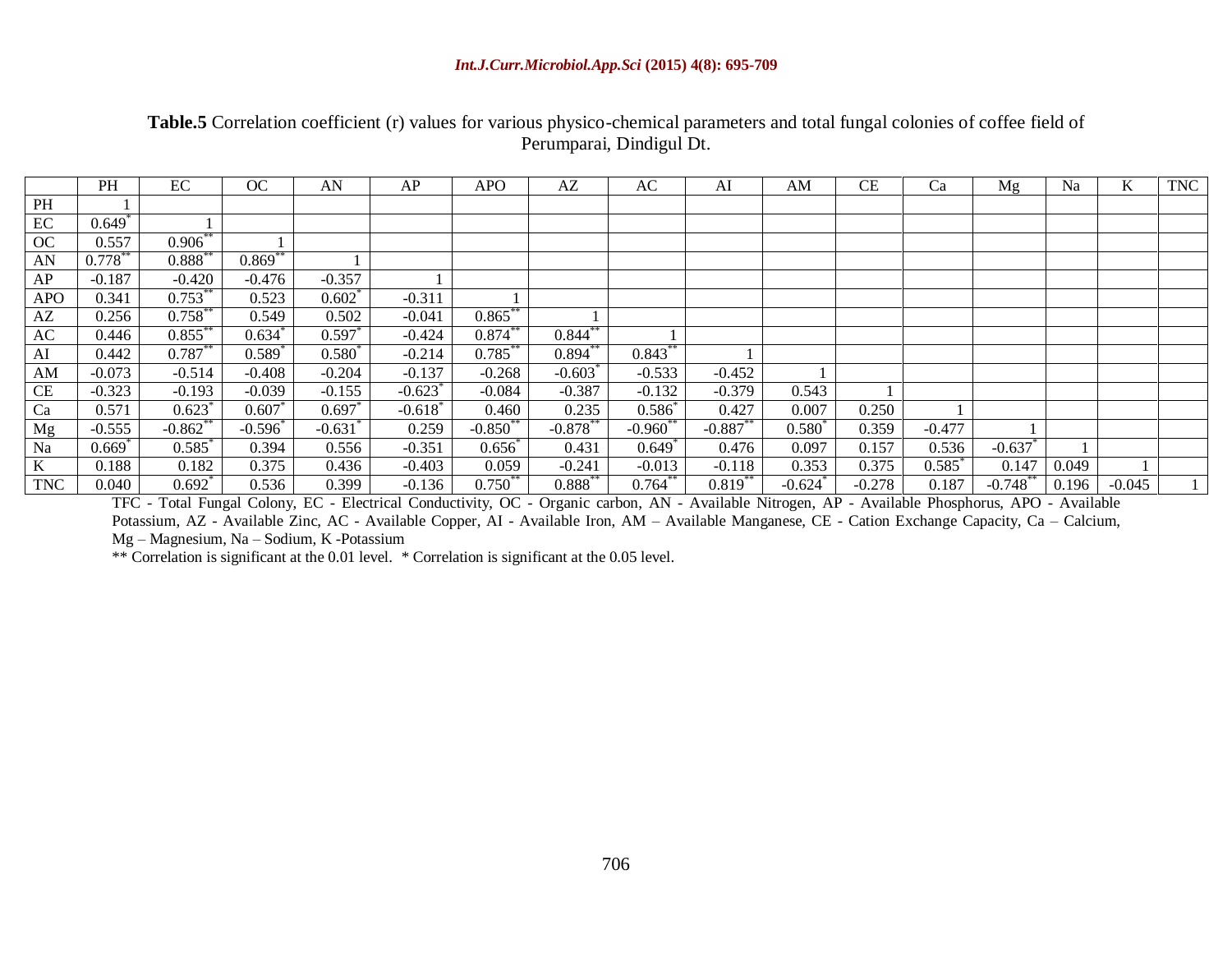

**Fig.1** Study site & collection of soil at Perumparai, Dindigul Dt.



**Fig.2** Percentage of different classes of isolated soil fungi from coffee field

Recently, Pandey *et al.* (2014) accounted that *Aspergillus, Penicillium, Trichoderma* and *Fusarium* were most prevalent genera in 42 fungal isolates from traditional sugarcane field of central Uttar Pradesh.

The monthly variation, percentage contribution and percentage frequency of the mycoflora were analyzed (Table 2 & 3). The maximum percentage contribution of 2.41% was found with *Aspergillus niger* and the

minimum of 0.60% was found with *Trichosphaeria pilosa.*

*A. niger, Trichoderma hamatum* and *T. harzianum* were the common one, which showed 83% frequency. Similarly Manimegalai *et al.* (2011) found *A. niger* as dominant fungi among fungi isolated from soil samples from paddy field of Thanjavur District, Tamilnadu. Kalaiselvi and Panneerselvam (2011) and Ishaq and Khann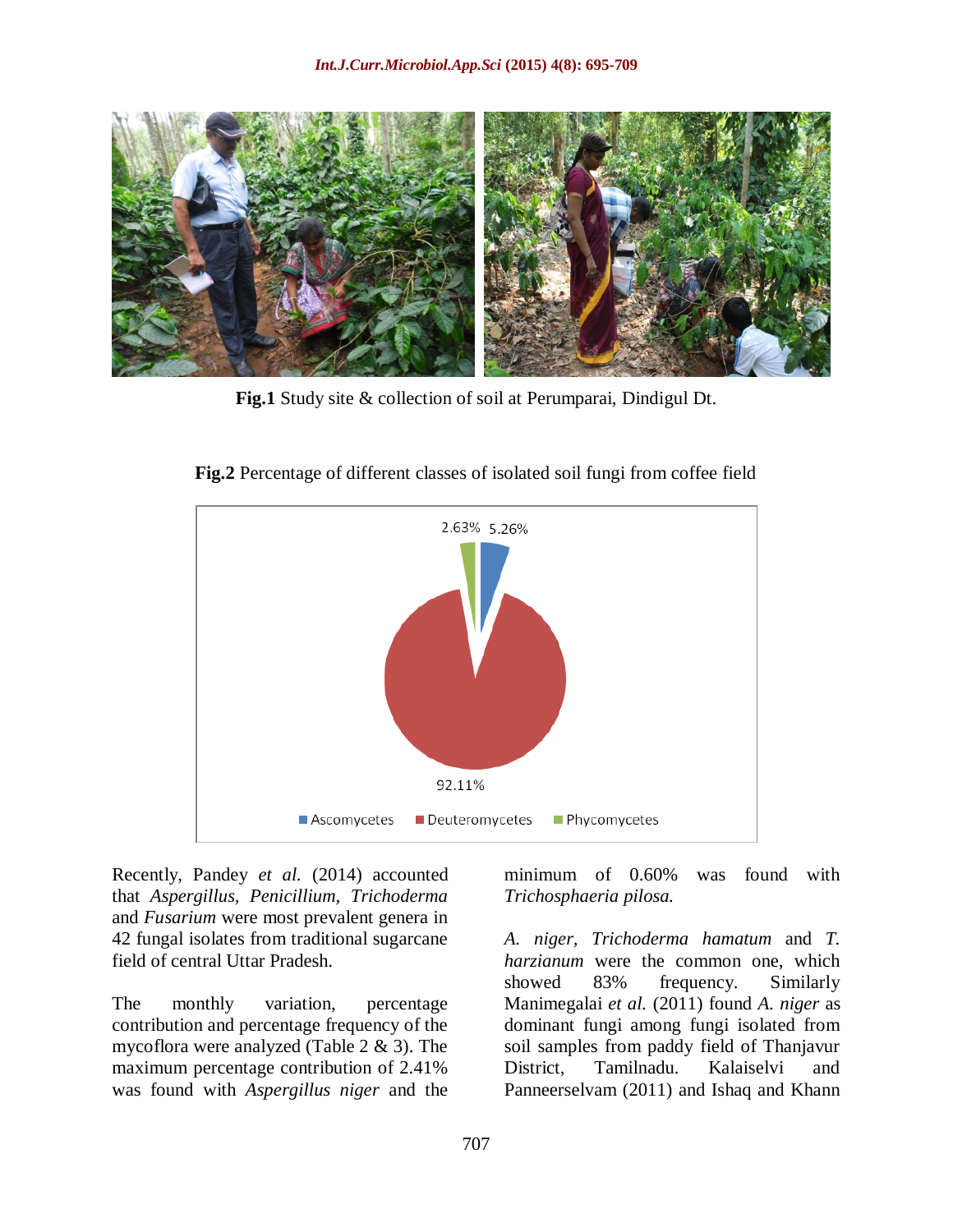(2011) also reported that *A. niger* was dominant fungal species isolated from agricultural field soil of Thanjavur Dt. and Ramgarh, India respectively. The ability of *A. niger* to dominate other fungal species could be linked to its high sporulating capacity.

In the present study, physico- chemical analysis of soil showed that pH range of soil conditions ranging from 6.59 to 7.22 (Table 4). Fungal diversity and distribution were correlated with physico – chemical properties of soil. Available potassium  $(r=0.750; P<0.01)$ , available zinc  $(r= 0.888;$ P<0.01), available copper  $(r= 0.764;$ P<0.01), available iron ( $r = 0.819$ ; P<0.01) and electrical conductivity (r=0.692; P<0.05) showed positive correlation (Table 5). The present study clearly exhibited that the physico – chemical parameters influenced the diversity and distribution of fungi in agricultural field. Correspondingly, Gaddeyya *et al.* (2012) reported that the diversity and distribution of soil fungi in the agricultural field are influenced by the physico-chemical properties of soil. Our findings established that the periodicity of occurrence of different fungal species fluctuated due to ecological and biological factors of the soil and enhanced the sufficient knowledge to the farmers for the conservation of soil properties, management of soil microbial diversity and the development of sustainable agro system

## **References**

- Ainsworth, G.C., Bisby, G.R., 1995. Dictionary of the fungi, Common wealth Mycological Institute Kew, Surrey, 445 Pp.
- Aneja, K.R., 2001. Experiments in microbiology, plant pathology and biotechnology. *New Age Int. Publishers,* 4: 157–162.
- APHA, 1989. Standard Methods for the Examination of Water and Wastewater. 17<sup>th</sup> edition, American Public Health Association, USA.
- Arunachalam, K., Arunachalam, R.S., Tripathi, Pandey, H.N. 1997. Dynamics of microbial population during the aggradations phase of selectively logged sub-tropical humid forest in north-eastern India, *Trop. Ecol.*, 38: 333–341.
- Christensen, M.A. 1989. View of fungal ecology, *Mycologia*, Pp. 811–19.
- Domsch, K.H., Gams, W. 1972. Fungi in agricultural soils. Halsted Press Division, New York, USA.
- Gaddeyya, G., Shiny, P., Niharika, Bharathi, P., Ratna Kumar, P.K. 2012. Isolation and identification of soil mycoflora in different crop fields at Salur Mandal. *Adv. Appl. Sci. Res.,* 3(4): 2020–2026.
- Gillman, J.C. 1957. A manual of soil fungi. Revised  $2^{nd}$  edn., Oxford and IBH publishing company (Indian reprint) Calcutta, Bombay, New Delhi.
- Ishaq, F., Khan, A. 2011. Isolation, identification and comparative study of fungal and bacterial strains found in organic and inorganic soils of different agricultural fields, *Recent Res. Sci. Technol.*, 3(11): 30–36.
- Kalaiselvi, S., Panneerselvam, A. 2011. Ecology of soil fungi in paddy field of Tamilnadu-Thanjavur District. *Der Chemica Sinica*, 2(2): 9–19.
- Mahalingam R., Bharathidasan R., Ambikapathy, V., Panneerselvam A. 2012. An investigation of the soil mycoflora in sugarcane field of Dharmapuri District, Tamilnadu, *Adv. Appl. Sci. Res.*, 3(3): 1255–1261.
- Pandey, V., Singh, P.K., Mishra, R.K., Srivastva, V., Shukla, D.N. 2014. Studies on soil mycoflora of sugarcane field in central Uttar Pradesh, *Arch. Appl. Sci. Res.,* 6(4): 230–237.